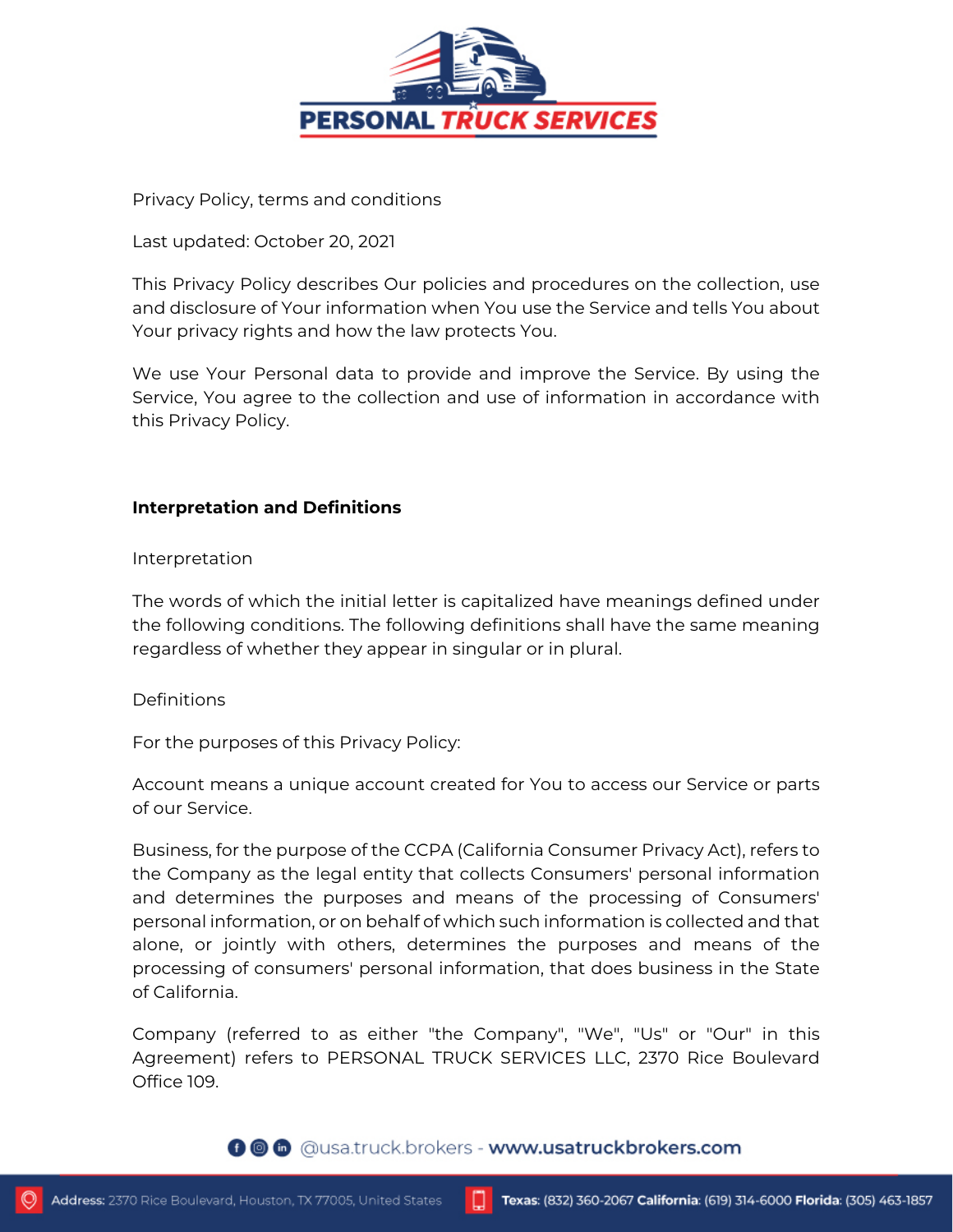

For the purpose of the GDPR, the Company is the Data Controller.

Consumer, for the purpose of the CCPA (California Consumer Privacy Act), means a natural person who is a California resident. A resident, as defined in the law, includes (1) every individual who is in the USA for other than a temporary or transitory purpose, and (2) every individual who is domiciled in the USA who is outside the USA for a temporary or transitory purpose.

Cookies are small files that are placed on Your computer, mobile device or any other device by a website, containing the details of Your browsing history on that website among its many uses.

Country refers to: Texas, United States

Data Controller, for the purposes of the GDPR (General Data Protection Regulation), refers to the Company as the legal person which alone or jointly with others determines the purposes and means of the processing of Personal Data.

Device means any device that can access the Service such as a computer, a cell phone or a digital tablet.

Do Not Track (DNT) is a concept that has been promoted by US regulatory authorities, in particular the U.S. Federal Trade Commission (FTC), for the Internet industry to develop and implement a mechanism for allowing internet users to control the tracking of their online activities across websites.

Facebook Fan Page is a public profile named Personal Truck Services specifically created by the Company on the Facebook social network, accessible fro[m](https://www.facebook.com/Personal-Truck-Services-104098388690837/?ref=pages_you_manage) https://www.facebook.com/USASpecialtyInsurance/news\_feed

Personal Data is any information that relates to an identified or identifiable individual.

For the purposes for GDPR, Personal Data means any information relating to You such as a name, an identification number, location data, online identifier or to one or more factors specific to the physical, physiological, genetic, mental, economic, cultural or social identity.

For the purposes of the CCPA, Personal Data means any information that identifies, relates to, describes or is capable of being associated with, or could reasonably be linked, directly or indirectly, with You.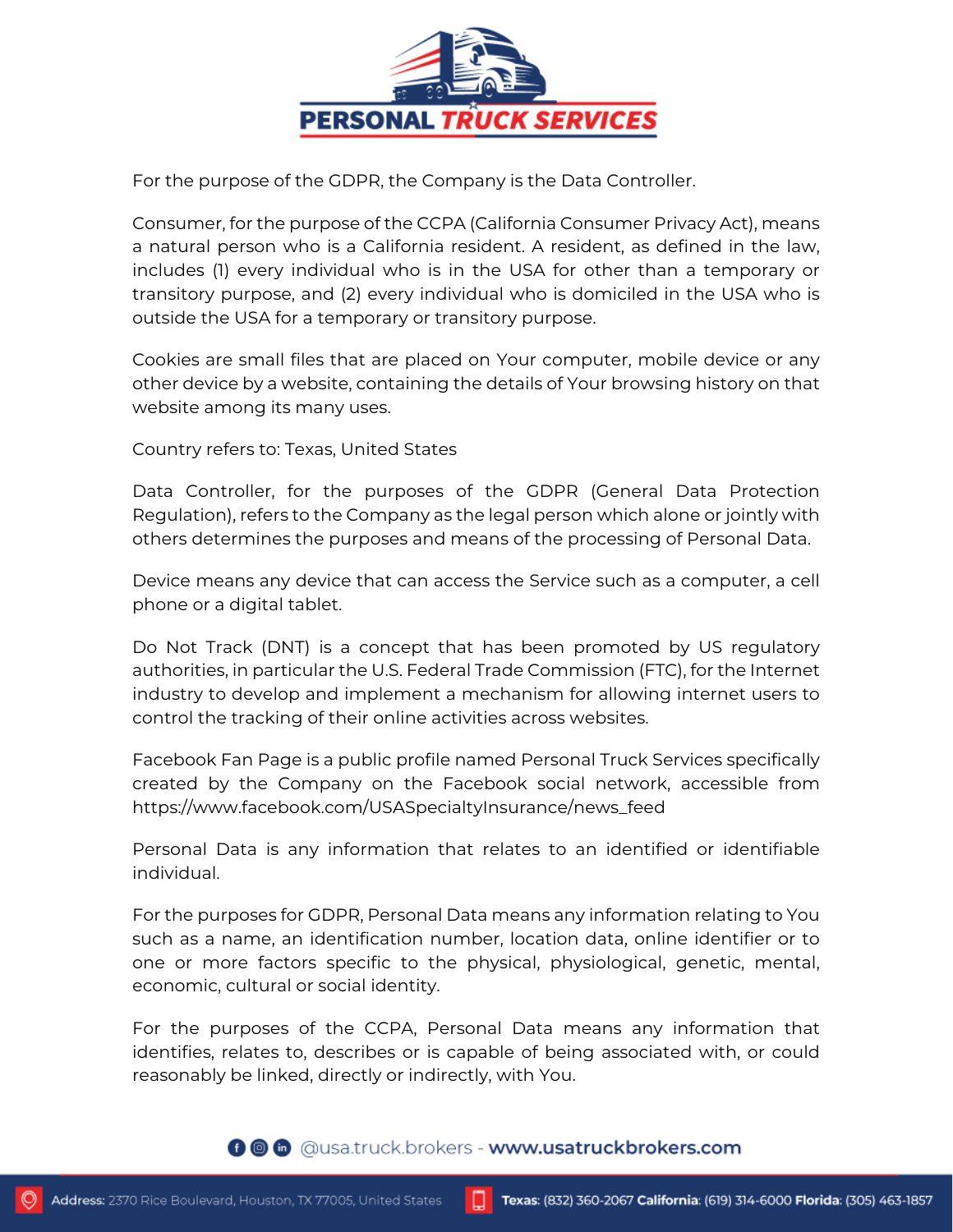

Sale, for the purpose of the CCPA (California Consumer Privacy Act), means selling, renting, releasing, disclosing, disseminating, making available, transferring, or otherwise communicating orally, in writing, or by electronic or other means, a Consumer's personal information to another business or a third party for monetary or other valuable consideration.

Service refers to the Website.

Service Provider means any natural or legal person who processes the data on behalf of the Company. It refers to third-party companies or individuals employed by the Company to facilitate the Service, to provide the Service on behalf of the Company, to perform services related to the Service or to assist the Company in analyzing how the Service is used. For the purpose of the GDPR, Service Providers are considered Data Processors.

Third-party Social Media Service refers to any website or any social network website through which a User can log in or create an account to use the Service.

Usage Data refers to data collected automatically, either generated by the use of the Service or from the Service infrastructure itself (for example, the duration of a page visit).

Website refers toPersonal Truck Services, accessible from https://usaspecialtyinsurance.com

You mean the individual accessing or using the Service, or the company, or other legal entity on behalf of which such individual is accessing or using the Service, as applicable.

Under GDPR (General Data Protection Regulation), You can be referred to as the Data Subject or as the User as you are the individual using the Service.

## **Collecting and Using Your Personal Data**

**Types of Data Collected**

**Personal Data**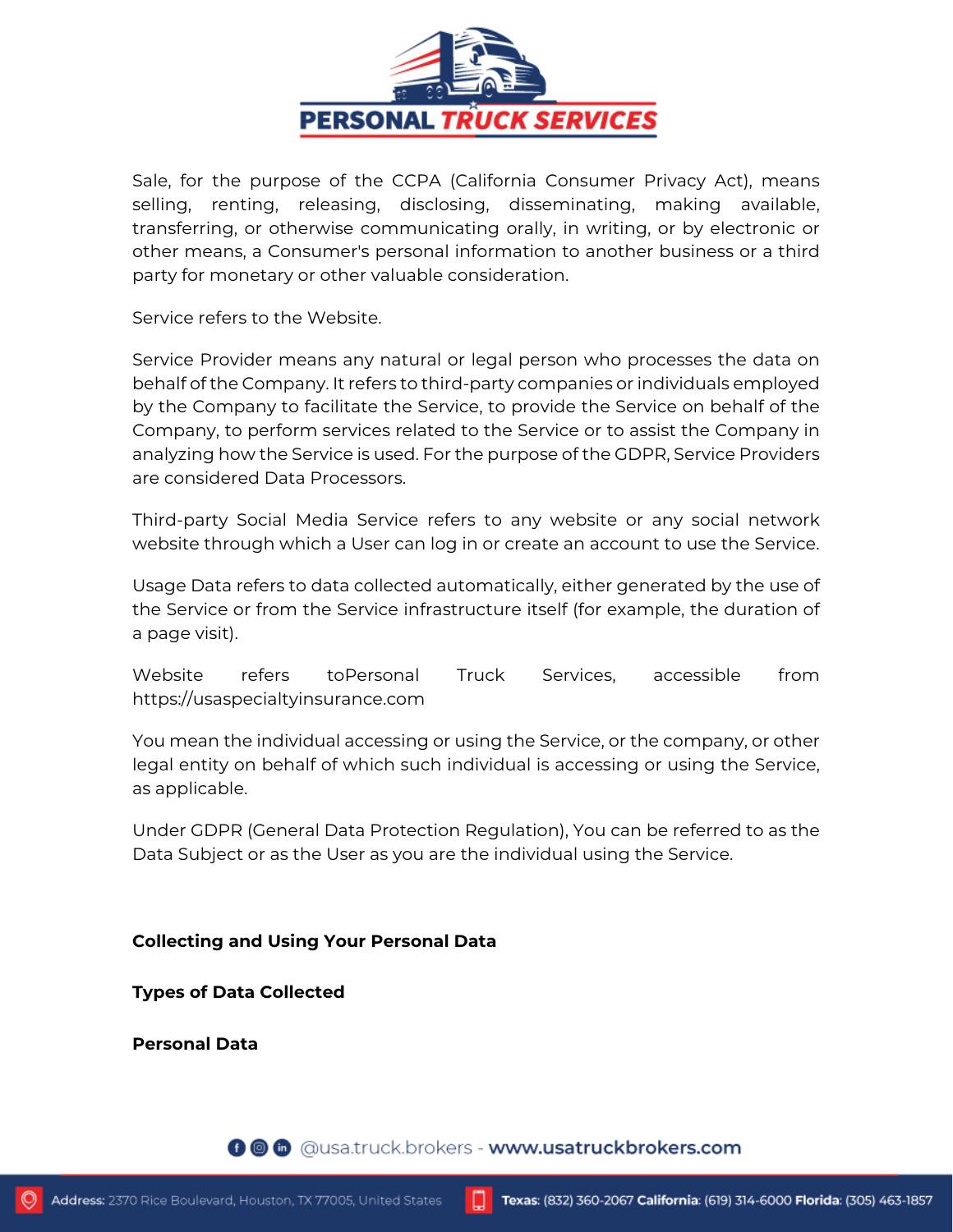

While using Our Service, We may ask You to provide Us with certain personally identifiable information that can be used to contact or identify You. Personally identifiable information may include, but is not limited to:

Email address

First name and last name

Phone number

Address, State, Province, ZIP/Postal code, City

Usage Data is collected automatically when using the Service.

Usage Data may include information such as Your Device's Internet Protocol address (e.g. IP address), browser type, browser version, the pages of our Service that You visit, the time and date of Your visit, the time spent on those pages, unique device identifiers and other diagnostic data.

When You access the Service by or through a mobile device, We may collect certain information automatically, including, but not limited to, the type of mobile device You use, Your mobile device unique ID, the IP address of Your mobile device, Your mobile operating system, the type of mobile Internet browser You use, unique device identifiers and other diagnostic data.

We may also collect information that Your browser sends whenever You visit our Service or when You access the Service by or through a mobile device.

## **Tracking Technologies and Cookies**

We use Cookies and similar tracking technologies to track the activity on Our Service and store certain information. Tracking technologies used are beacons, tags, and scripts to collect and track information and to improve and analyze Our Service. The technologies We use may include:

**Cookies or Browser Cookies.** A cookie is a small file placed on Your Device. You can instruct Your browser to refuse all Cookies or to indicate when a Cookie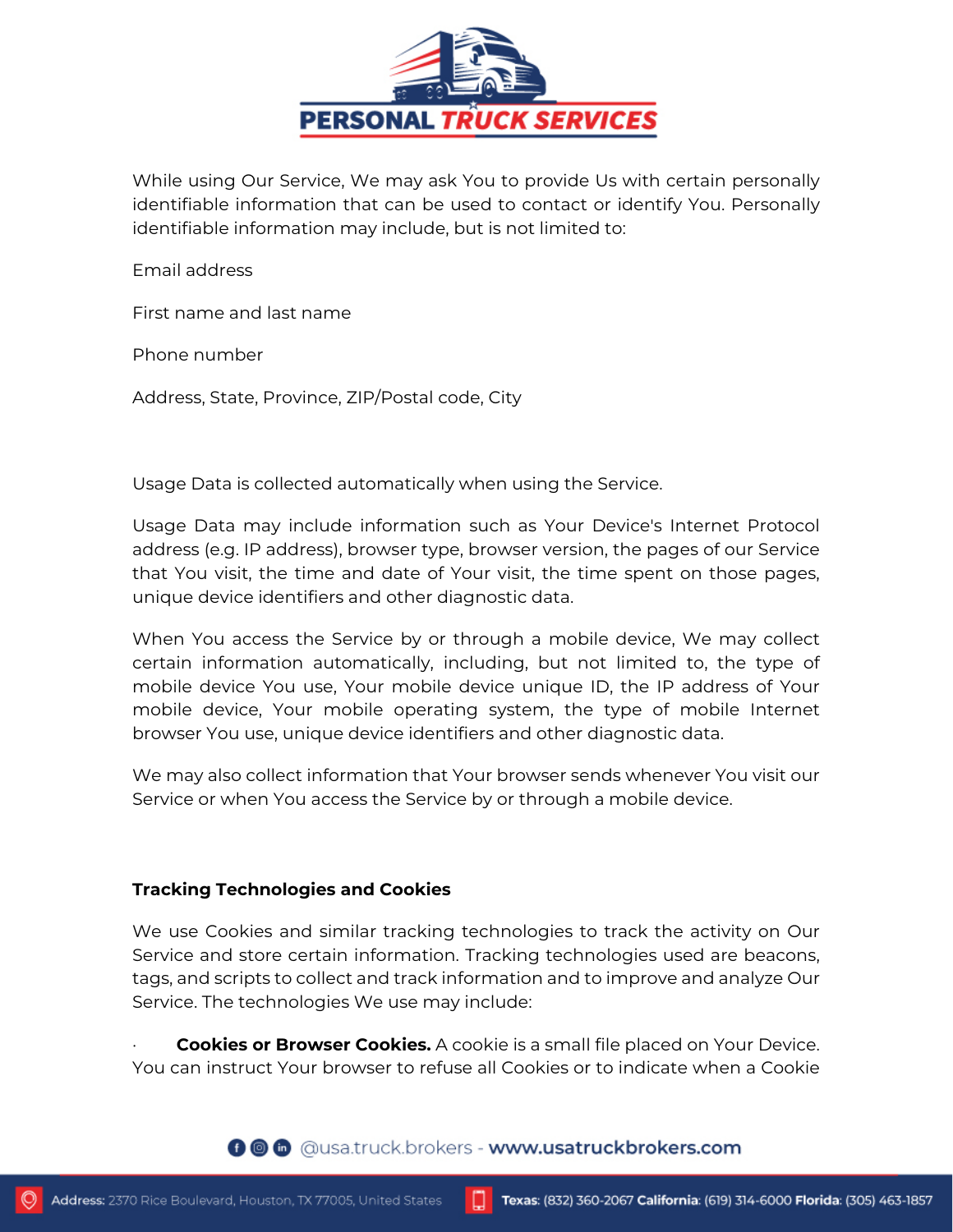

is being sent. However, if You do not accept Cookies, You may not be able to use some parts of our Service. Unless you have adjusted Your browser setting so that it will refuse Cookies, our Service may use Cookies.

**Flash Cookies.** Certain features of our Service may use local stored objects (or Flash Cookies) to collect and store information about Your preferences or Your activity on our Service. Flash Cookies are not managed by the same browser settings as those used for Browser Cookies. For more information on how You can delete Flash Cookies, please read "Where can I change the settings for disabling, or deleting local shared objects?" available a[t](https://helpx.adobe.com/flash-player/kb/disable-local-shared-objects-flash.html#main_Where_can_I_change_the_settings_for_disabling__or_deleting_local_shared_objects_) [https://helpx.adobe.com/flash-player/kb/disable-local-shared-objects](https://helpx.adobe.com/flash-player/kb/disable-local-shared-objects-flash.html#main_Where_can_I_change_the_settings_for_disabling__or_deleting_local_shared_objects_)[flash.html#main\\_Where\\_can\\_I\\_change\\_the\\_settings\\_for\\_disabling\\_\\_or\\_deleting](https://helpx.adobe.com/flash-player/kb/disable-local-shared-objects-flash.html#main_Where_can_I_change_the_settings_for_disabling__or_deleting_local_shared_objects_) [\\_local\\_shared\\_objects\\_](https://helpx.adobe.com/flash-player/kb/disable-local-shared-objects-flash.html#main_Where_can_I_change_the_settings_for_disabling__or_deleting_local_shared_objects_)

**Web Beacons.** Certain sections of our Service and our emails may contain small electronic files known as web beacons (also referred to as clear gifs, pixel tags, and single-pixel gifs) that permit the Company, for example, to count users who have visited those pages or opened an email and for other related website statistics (for example, recording the popularity of a certain section and verifying system and server integrity).

Cookies can be "Persistent" or "Session" Cookies. Persistent Cookies remain on Your personal computer or mobile device when You go offline, while Session Cookies are deleted as soon as You close Your web browser. Learn more about cookies: [Use of Cookies by Free Privacy Policy.](https://www.freeprivacypolicy.com/blog/sample-privacy-policy-template/#Use_Of_Cookies_And_Tracking)

We use both Session and Persistent Cookies for the purposes set out below:

## **Necessary / Essential Cookies**

Type: Session Cookies

Administered by: Us

Purpose: These Cookies are essential to provide You with services available through the Website and to enable You to use some of its features. They help to authenticate users and prevent fraudulent use of user accounts. Without these Cookies, the services that You have asked for cannot be provided, and We only use these Cookies to provide You with those services.

#### **Cookies Policy / Notice Acceptance Cookies**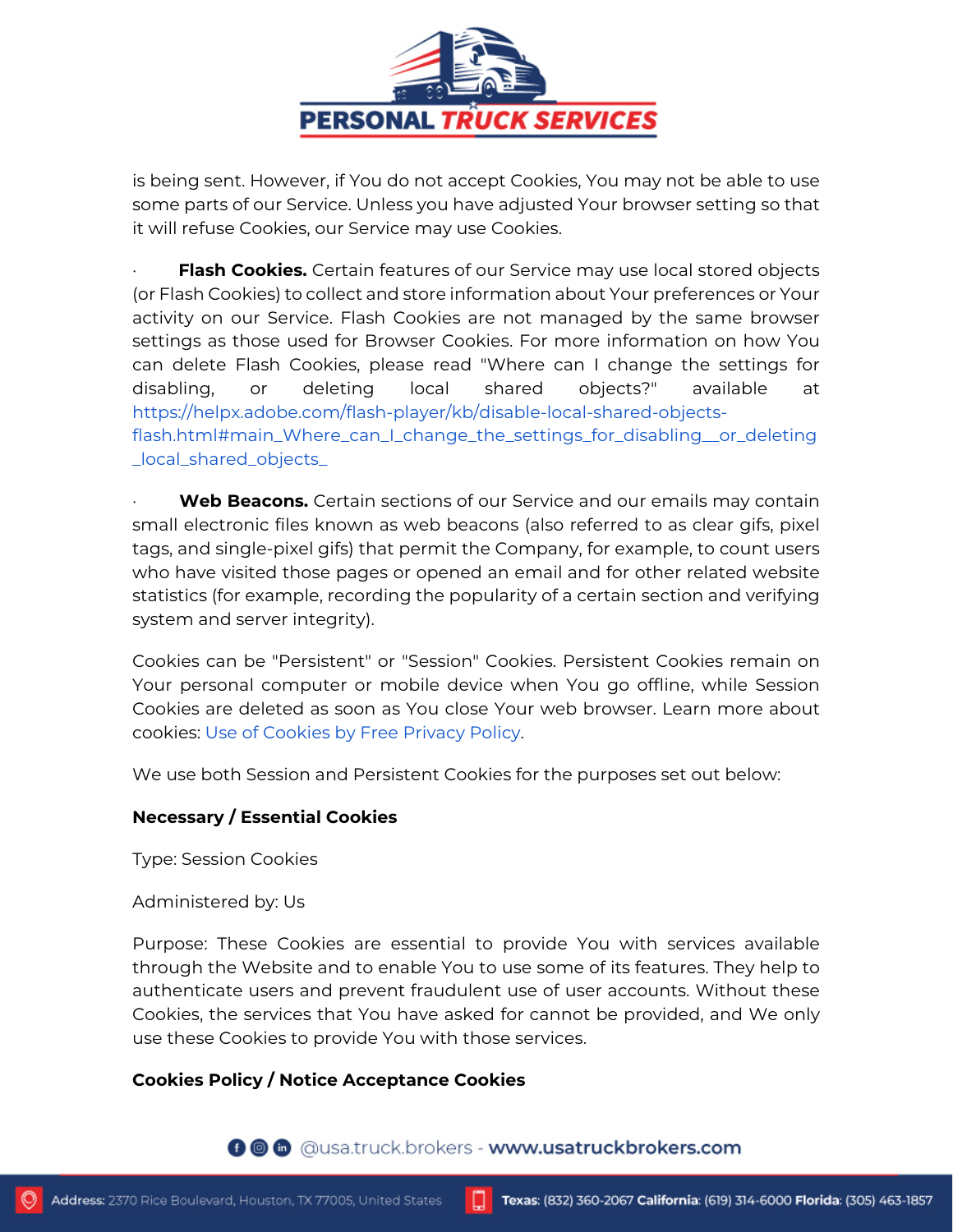

Type: Persistent Cookies

Administered by: Us

Purpose: These Cookies identify if users have accepted the use of cookies on the Website.

## **Functionality Cookies**

Type: Persistent Cookies

Administered by: Us

Purpose: These Cookies allow us to remember choices You make when You use the Website, such as remembering your login details or language preference. The purpose of these Cookies is to provide You with a more personal experience and to avoid You having to re-enter your preferences every time You use the Website.

## **Tracking and Performance Cookies**

Type: Persistent Cookies

Administered by: Third-Parties

Purpose: These Cookies are used to track information about traffic to the Website and how users use the Website. The information gathered via these Cookies may directly or indirectly identify you as an individual visitor. This is because the information collected is typically linked to a pseudonymous identifier associated with the device you use to access the Website. We may also use these Cookies to test new pages, features or new functionality of the Website to see how our users react to them.

## **Targeting and Advertising Cookies**

Type: Persistent Cookies

Administered by: Third-Parties

Purpose: These Cookies track your browsing habits to enable Us to show advertising which is more likely to be of interest to You. These Cookies use information about your browsing history to group You with other users who have similar interests. Based on that information, and with Our permission, third party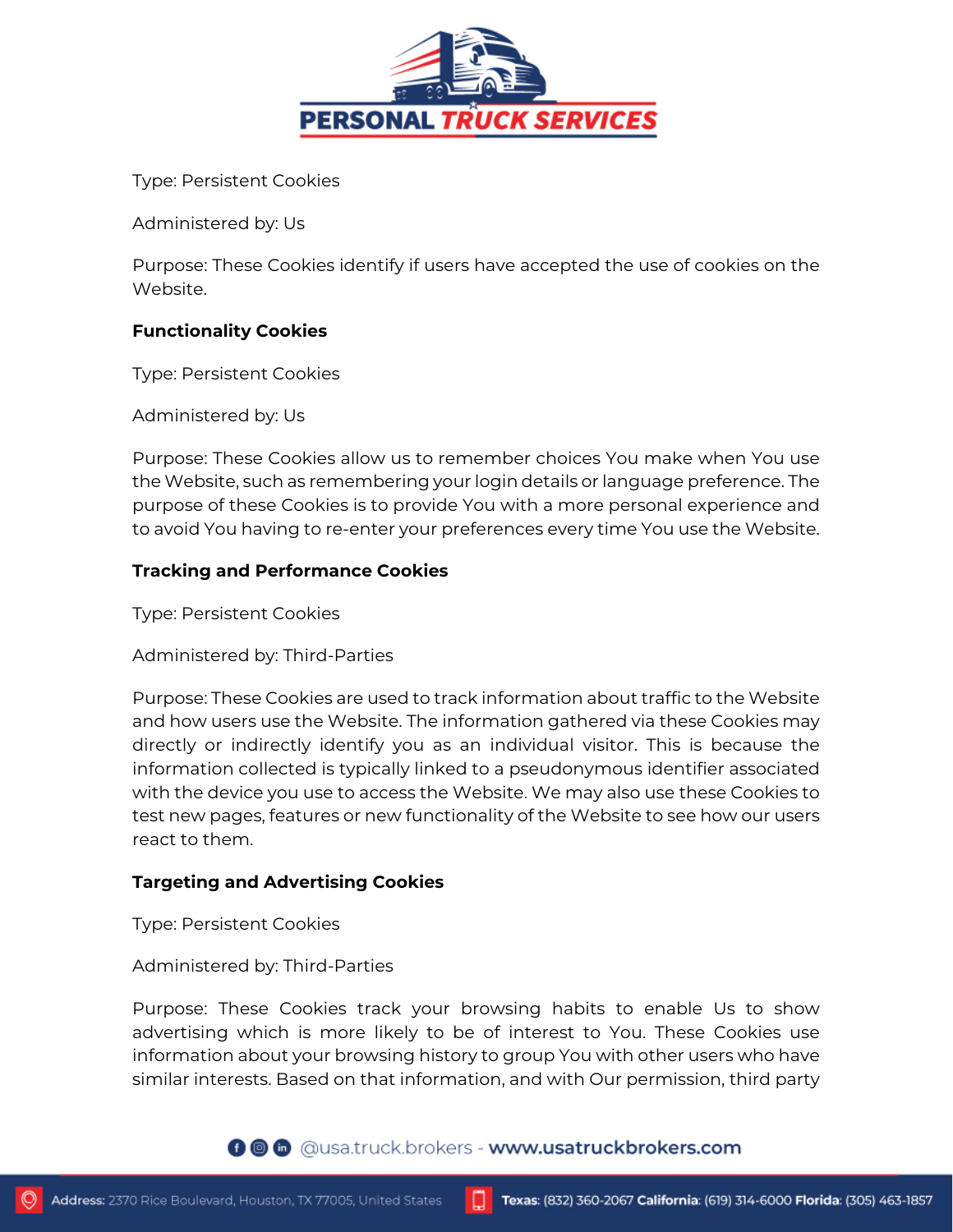

advertisers can place Cookies to enable them to show adverts which We think will be relevant to your interests while You are on third party websites.

For more information about the cookies we use and your choices regarding cookies, please visit our Cookies Policy or the Cookies section of our Privacy Policy.

### **Use of Your Personal Data**

The Company may use Personal Data for the following purposes:

- To provide and maintain our Service, including to monitor the usage of our Service.
- · To manage Your Account: to manage Your registration as a user of the Service. The Personal Data You provide can give You access to different functionalities of the Service that are available to You as a registered user.

For the performance of a contract: the development, compliance and undertaking of the purchase contract for the products, items or services You have purchased or of any other contract with Us through the Service.

To contact You: To contact You by email, telephone calls, SMS, or other equivalent forms of electronic communication, such as a mobile application's push notifications regarding updates or informative communications related to the functionalities, products or contracted services, including the security updates, when necessary or reasonable for their implementation.

· To provide You with news, special offers and general information about other goods, services and events which we offer that are similar to those that you have already purchased or enquired about unless You have opted not to receive such information.

To manage Your requests: To attend and manage Your requests to Us.

· To deliver targeted advertising to You: We may use Your information to develop and display content and advertising (and work with third-party vendors who do so) tailored to Your interests and/or location and to measure its effectiveness.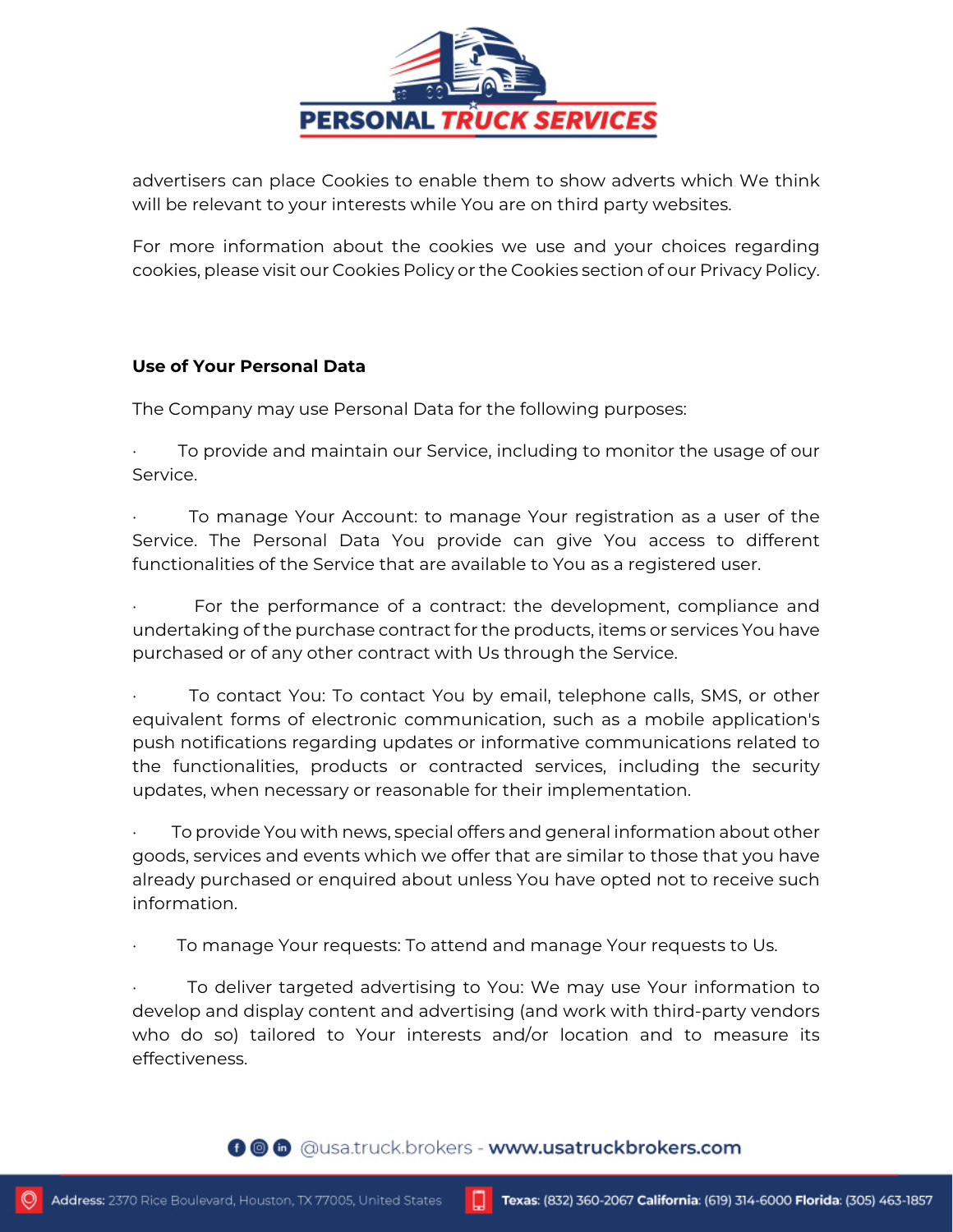

For business transfers: We may use Your information to evaluate or conduct a merger, divestiture, restructuring, reorganization, dissolution, or other sale or transfer of some or all of Our assets, whether as a going concern or as part of bankruptcy, liquidation, or similar proceeding, in which Personal Data held by Us about our Service users is among the assets transferred.

For other purposes: We may use Your information for other purposes, such as data analysis, identifying usage trends, determining the effectiveness of our promotional campaigns and to evaluate and improve our Service, products, services, marketing and your experience.

We may share Your personal information in the following situations:

With Service Providers: We may share Your personal information with Service Providers to monitor and analyze the use of our Service, to show advertisements to You to help support and maintain Our Service, to advertise on third party websites to You after You visited our Service, for payment processing, to contact You.

For business transfers: We may share or transfer Your personal information in connection with, or during negotiations of, any merger, sale of Company assets, financing, or acquisition of all or a portion of Our business to another company.

· With Affiliates: We may share Your information with Our affiliates, in which case we will require those affiliates to honor this Privacy Policy. Affiliates include Our parent company and any other subsidiaries, joint venture partners or other companies that We control or that are under common control with Us.

With business partners: We may share Your information with Our business partners to offer You certain products, services or promotions.

With other users: when You share personal information or otherwise interact in the public areas with other users, such information may be viewed by all users and may be publicly distributed outside. If You interact with other users or register through a Third-Party Social Media Service, Your contacts on the Third-Party Social Media Service may see Your name, profile, pictures and description of Your activity. Similarly, other users will be able to view descriptions of Your activity, communicate with You and view Your profile.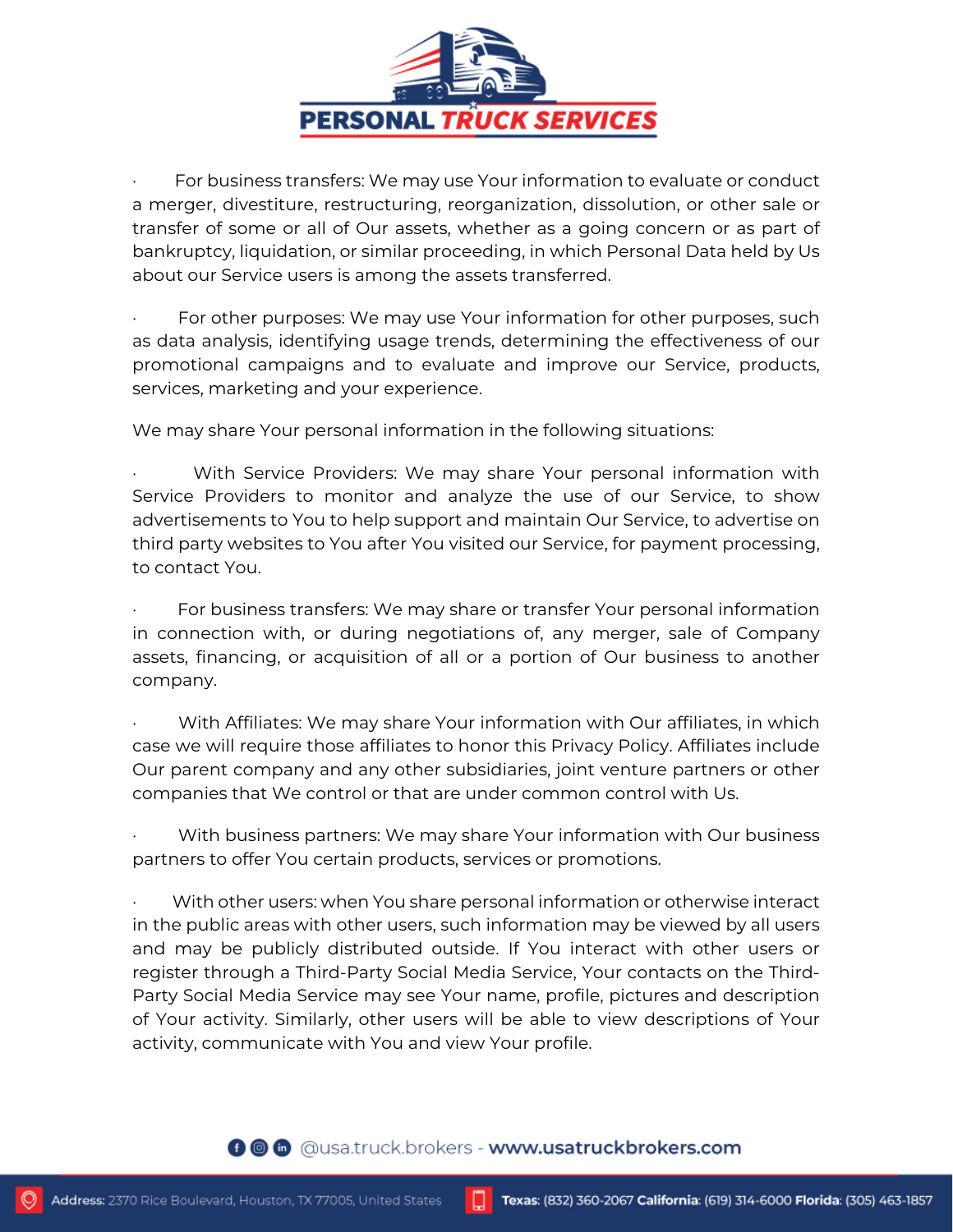

With Your consent: We may disclose Your personal information for any other purpose with Your consent.

## **Retention of Your Personal Data**

The Company will retain Your Personal Data only for as long as is necessary for the purposes set out in this Privacy Policy. We will retain and use Your Personal Data to the extent necessary to comply with our legal obligations (for example, if we are required to retain your data to comply with applicable laws), resolve disputes, and enforce our legal agreements and policies.

The Company will also retain Usage Data for internal analysis purposes. Usage Data is generally retained for a shorter period of time, except when this data is used to strengthen the security or to improve the functionality of Our Service, or We are legally obligated to retain this data for longer time periods.

#### **Transfer of Your Personal Data**

Your information, including Personal Data, is processed at the Company's operating offices and in any other places where the parties involved in the processing are located. It means that this information may be transferred to and maintained on — computers located outside of Your state, province, country or other governmental jurisdiction where the data protection laws may differ from those from Your jurisdiction.

Your consent to this Privacy Policy followed by Your submission of such information represents Your agreement to that transfer.

The Company will take all steps reasonably necessary to ensure that Your data is treated securely and in accordance with this Privacy Policy and no transfer of Your Personal Data will take place to an organization or a country unless there are adequate controls in place including the security of Your data and other personal information.

#### **Disclosure of Your Personal Data**

**Business Transactions**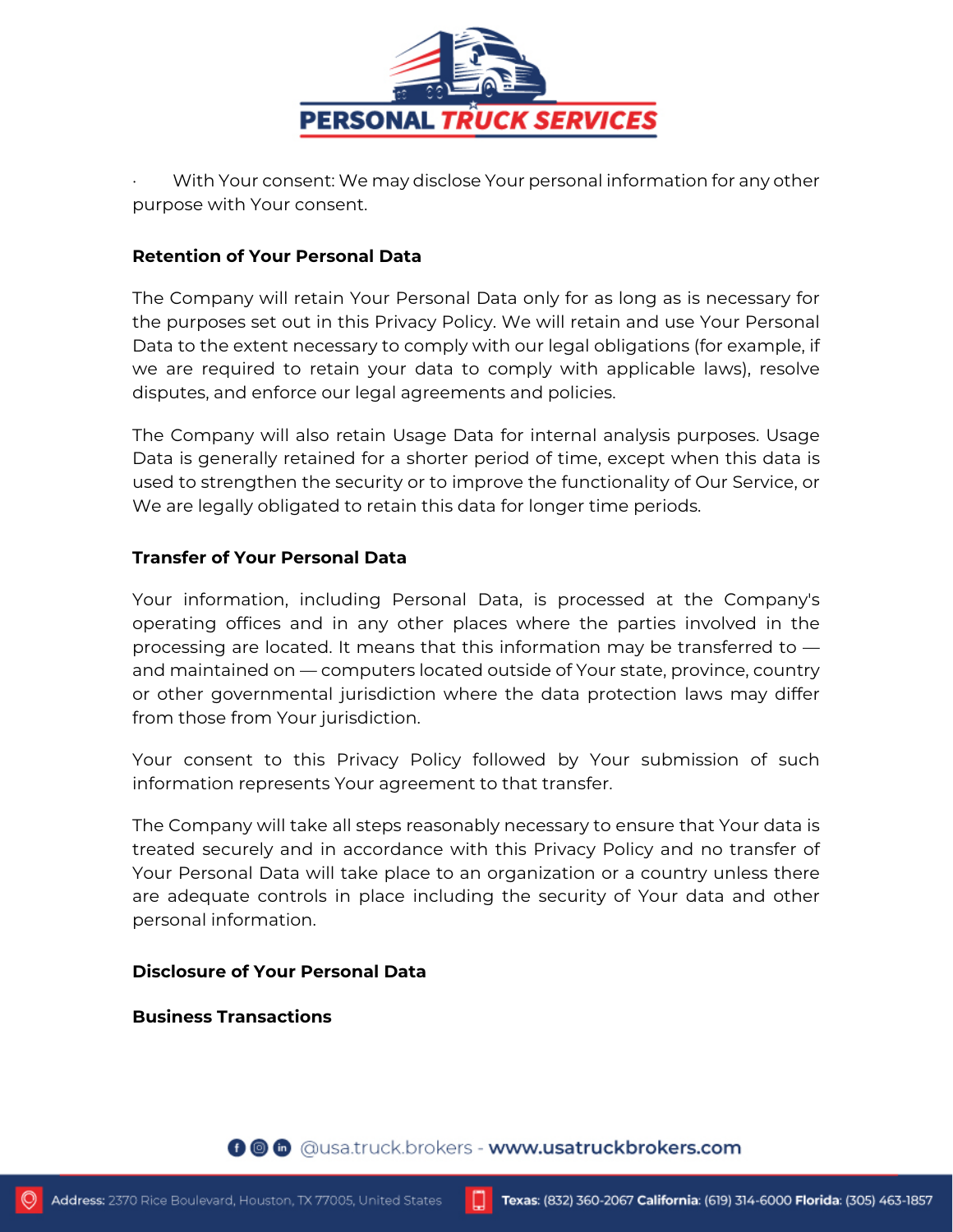

If the Company is involved in a merger, acquisition or asset sale, Your Personal Data may be transferred. We will provide notice before Your Personal Data is transferred and becomes subject to a different Privacy Policy.

#### **Law enforcement**

Under certain circumstances, the Company may be required to disclose Your Personal Data if required to do so by law or in response to valid requests by public authorities (e.g. a court or a government agency).

## **Other legal requirements**

The Company may disclose Your Personal Data in the good faith belief that such action is necessary to:

- Comply with a legal obligation
- Protect and defend the rights or property of the Company
- Prevent or investigate possible wrongdoing in connection with the Service
- Protect the personal safety of Users of the Service or the public
- Protect against legal liability

## **Security of Your Personal Data**

The security of Your Personal Data is important to Us, but remember that no method of transmission over the Internet, or method of electronic storage is 100% secure. While We strive to use commercially acceptable means to protect Your Personal Data, We cannot guarantee its absolute security.

Detailed Information on the Processing of Your Personal Data

The Service Providers We use may have access to Your Personal Data. These third-party vendors collect, store, use, process and transfer information about Your activity on Our Service in accordance with their Privacy Policies.

# **Analytics**

We may use third-party Service providers to monitor and analyze the use of our Service.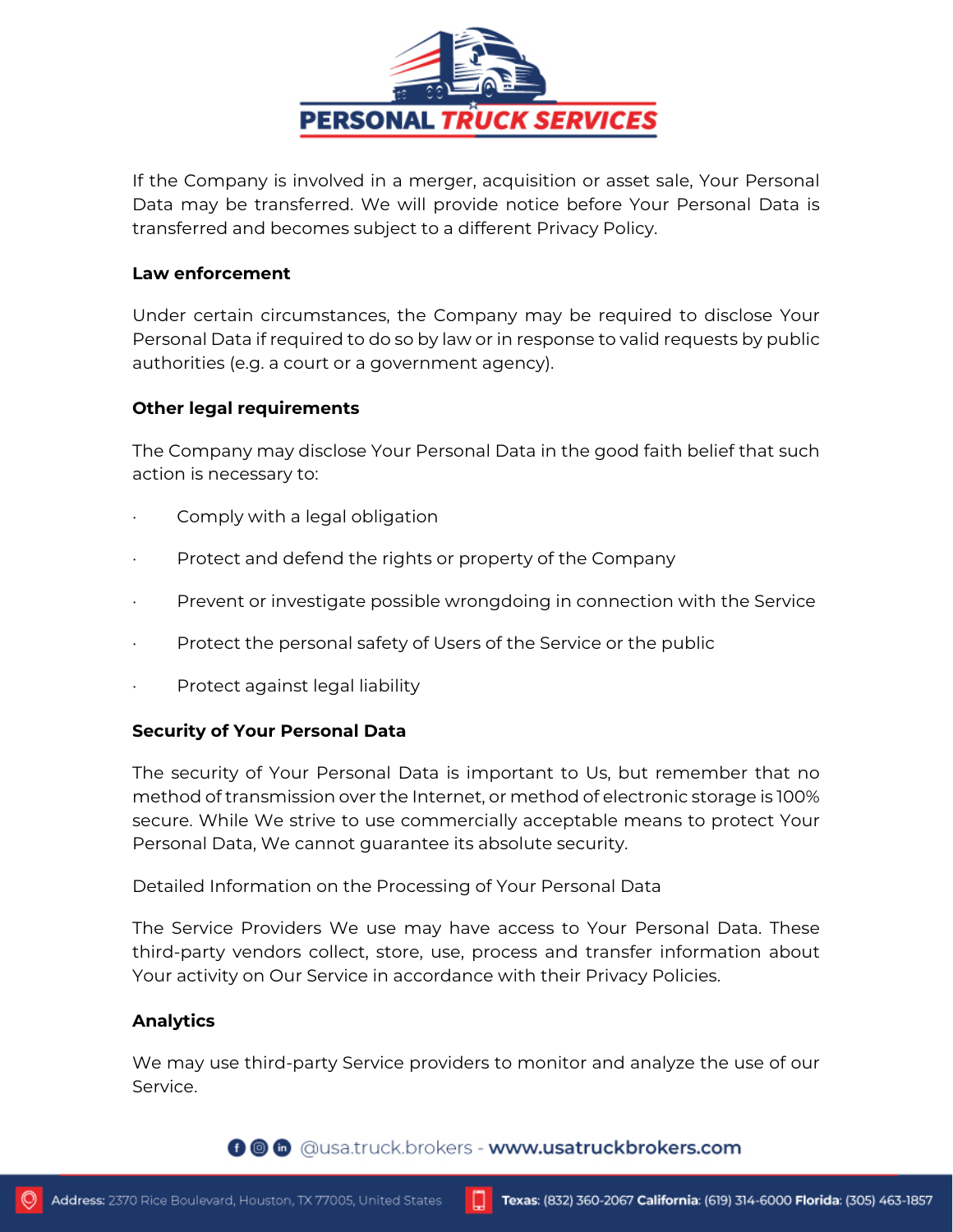

### **Google Analytics**

Google Analytics is a web analytics service offered by Google that tracks and reports website traffic. Google uses the data collected to track and monitor the use of our Service. This data is shared with other Google services. Google may use the collected data to contextualize and personalize the ads of its own advertising network.

You can opt-out of having made your activity on the Service available to Google Analytics by installing the Google Analytics opt-out browser add-on. The add-on prevents the Google Analytics JavaScript (ga.js, analytics.js and dc.js) from sharing information with Google Analytics about visits activity.

For more information on the privacy practices of Google, please visit the Google Privacy & Terms web page: <https://policies.google.com/privacy>

### **Advertising**

We may use Service Providers to show advertisements to You to help support and maintain Our Service.

#### **Google AdSense & DoubleClick Cookie**

Google, as a third party vendor, uses cookies to serve ads on our Service. Google's use of the DoubleClick cookie enables it and its partners to serve ads to our users based on their visit to our Service or other websites on the Internet.

You may opt out of the use of the DoubleClick Cookie for interest-based advertising by visiting the Google Ads Settings web page[:](http://www.google.com/ads/preferences/) <http://www.google.com/ads/preferences/>

## **Email Marketing**

We may use Your Personal Data to contact You with newsletters, marketing or promotional materials and other information that may be of interest to You. You may opt-out of receiving any, or all, of these communications from Us by following the unsubscribe link or instructions provided in any email We send or by contacting Us.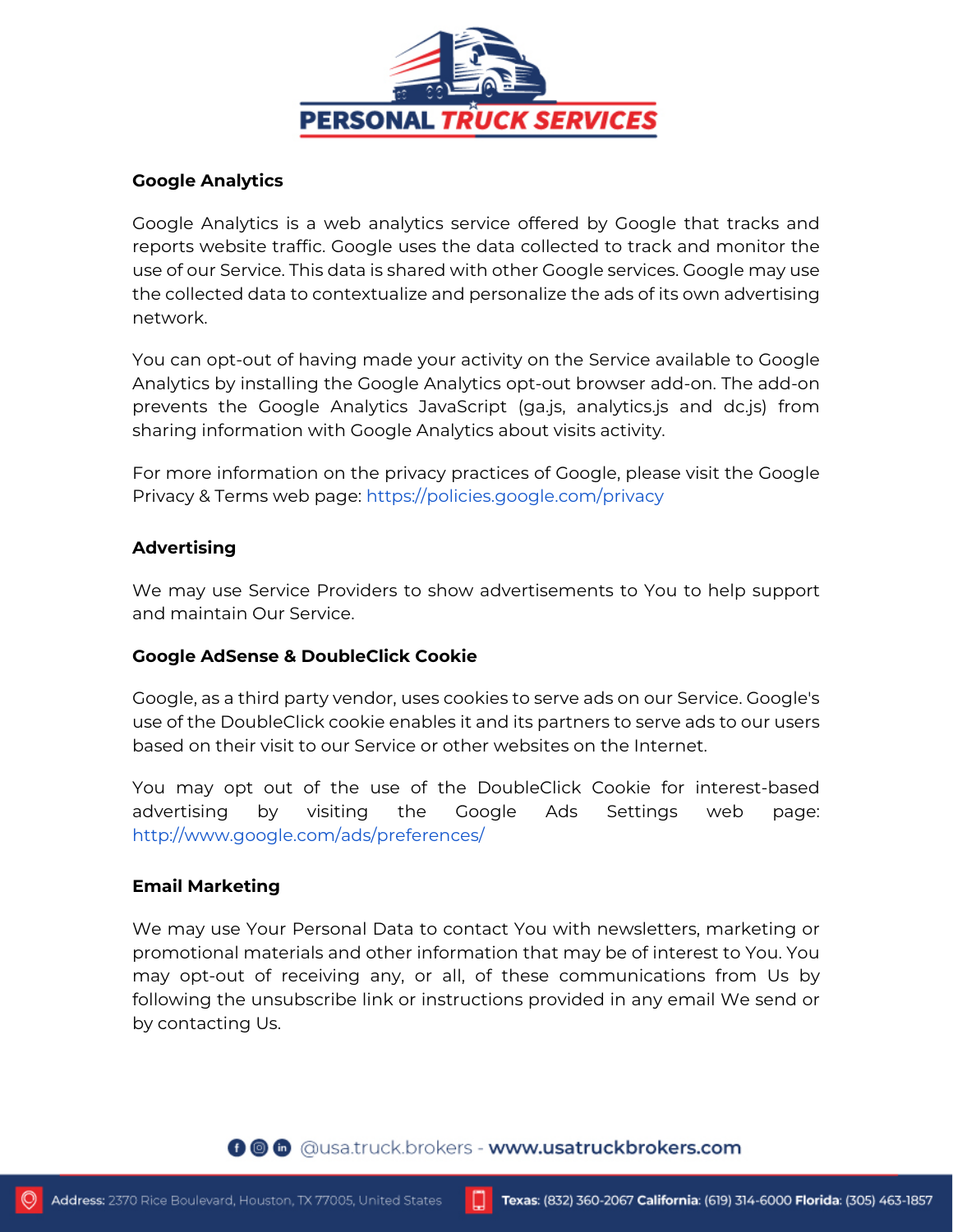

We may use Email Marketing Service Providers to manage and send emails to You.

## **Mailchimp**

Mailchimp is an email marketing sending service provided by The Rocket Science Group LLC.

For more information on the privacy practices of Mailchimp, please visit their Privacy policy: <https://mailchimp.com/legal/privacy/>

## **Payments**

We may provide paid products and/or services within the Service. In that case, we may use third-party services for payment processing (e.g. payment processors).

We will not store or collect Your payment card details. That information is provided directly to Our third-party payment processors whose use of Your personal information is governed by their Privacy Policy. These payment processors adhere to the standards set by PCI-DSS as managed by the PCI Security Standards Council, which is a joint effort of brands like Visa, Mastercard, American Express and Discover. PCI-DSS requirements help ensure the secure handling of payment information.

## **Epay Policy**

Their Privacy Policy can be viewed at <https://epaypolicy.com/privacy/>

## **Behavioral Remarketing**

The Company uses remarketing services to advertise to You after You accessed or visited our Service. We and Our third-party vendors use cookies and noncookie technologies to help Us recognize Your Device and understand how You use our Service so that We can improve our Service to reflect Your interests and serve You advertisements that are likely to be of more interest to You.

These third-party vendors collect, store, use, process and transfer information about Your activity on Our Service in accordance with their Privacy Policies and to enable Us to:

Measure and analyze traffic and browsing activity on Our Service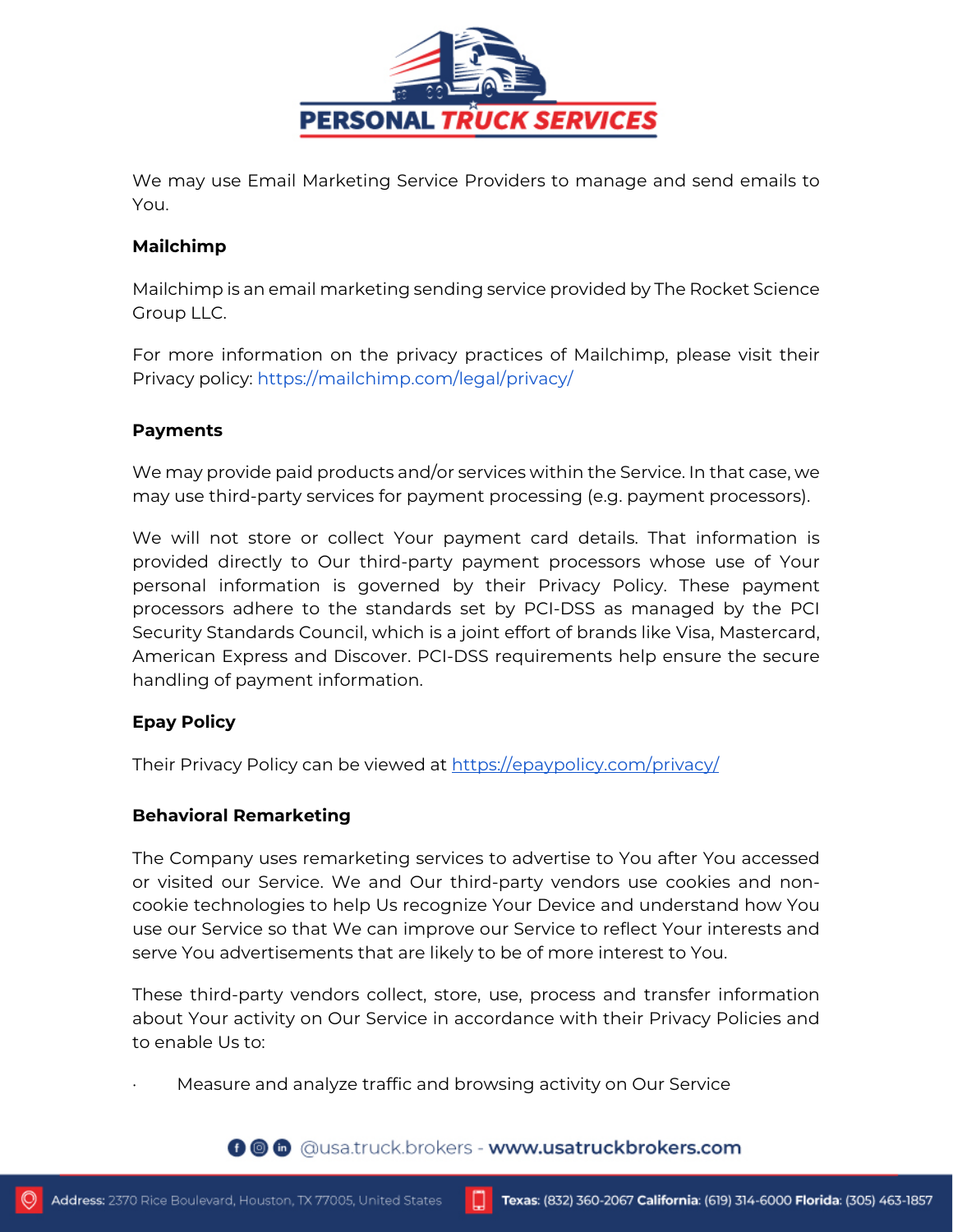

· Show advertisements for our products and/or services to You on third-party websites or apps

Measure and analyze the performance of Our advertising campaigns

Some of these third-party vendors may use non-cookie technologies that may not be impacted by browser settings that block cookies. Your browser may not permit You to block such technologies. You can use the following third-party tools to decline the collection and use of information for the purpose of serving You interest-based advertising:

- The NAI's opt-out platform: <http://www.networkadvertising.org/choices/>
- The EDAA's opt-out platform <http://www.youronlinechoices.com/>
- The DAA's opt-out platform: <http://optout.aboutads.info/?c=2&lang=EN>

You may opt-out of all personalized advertising by enabling privacy features on Your mobile device such as Limit Ad Tracking (iOS) and Opt Out of Ads Personalization (Android). See Your mobile device Help system for more information.

We may share information, such as hashed email addresses (if available) or other online identifiers collected on Our Service with these third-party vendors. This allows Our third-party vendors to recognize and deliver You ads across devices and browsers. To read more about the technologies used by these third-party vendors and their cross-device capabilities please refer to the Privacy Policy of each vendor listed below.

The third-party vendors We use are:

## **Google Ads (AdWords)**

Google Ads (AdWords) remarketing service is provided by Google Inc.

You can opt-out of Google Analytics for Display Advertising and customise the Google Display Network ads by visiting the Google Ads Settings page[:](http://www.google.com/settings/ads) <http://www.google.com/settings/ads>

Google also recommends installing the Google Analytics Opt-out Browser Addon - <https://tools.google.com/dlpage/gaoptout> - for your web browser. Google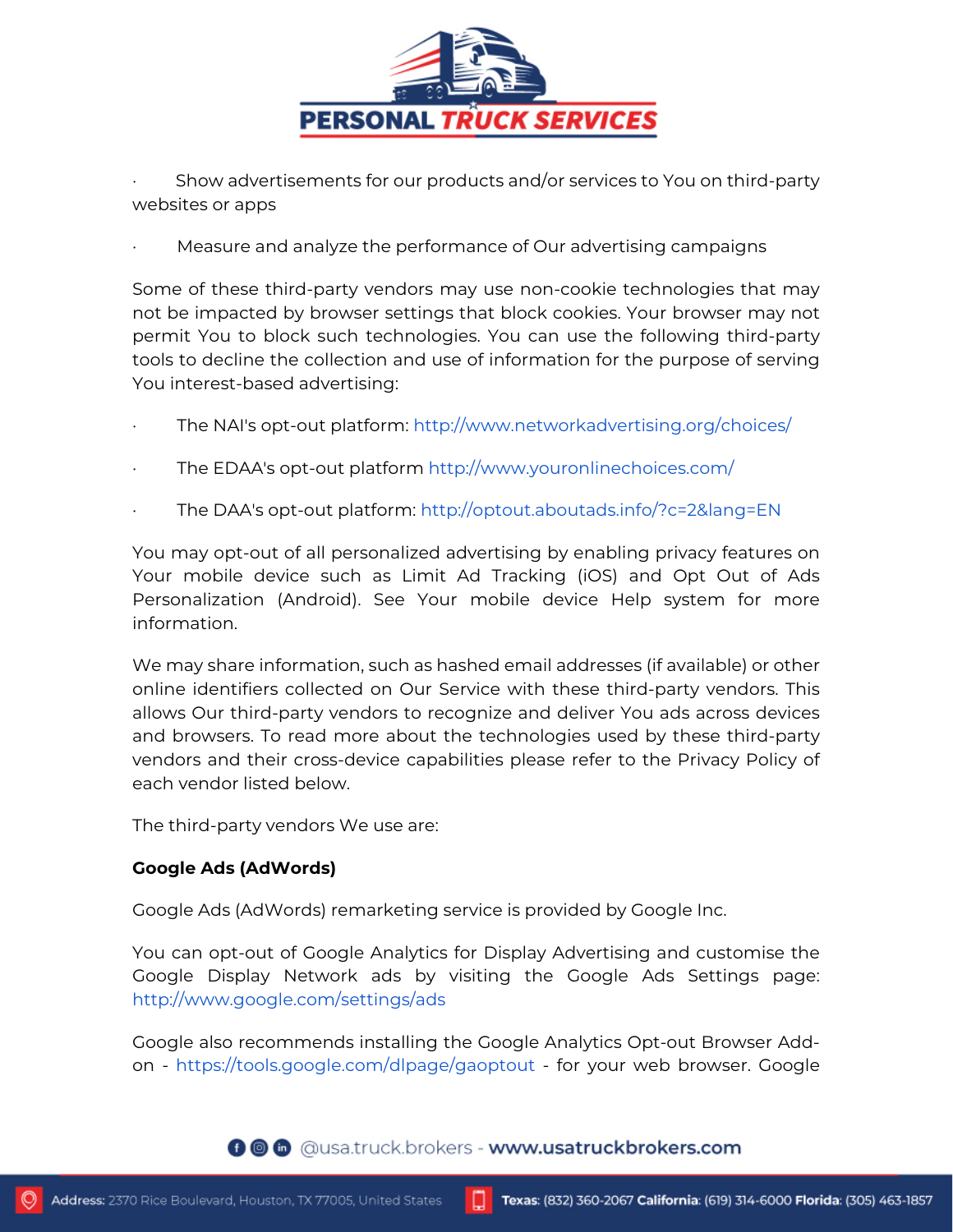

Analytics Opt-out Browser Add-on provides visitors with the ability to prevent their data from being collected and used by Google Analytics.

For more information on the privacy practices of Google, please visit the Google Privacy & Terms web page: <https://policies.google.com/privacy>

GDPR Privacy

## **Legal Basis for Processing Personal Data under GDPR**

We may process Personal Data under the following conditions:

- Consent: You have given Your consent for processing Personal Data for one or more specific purposes.
- Performance of a contract: Provision of Personal Data is necessary for the performance of an agreement with You and/or for any pre-contractual obligations thereof.
- Legal obligations: Processing Personal Data is necessary for compliance with a legal obligation to which the Company is subject.
- · Vital interests: Processing Personal Data is necessary in order to protect Your vital interests or of another natural person.
- Public interests: Processing Personal Data is related to a task that is carried out in the public interest or in the exercise of official authority vested in the Company.
- Legitimate interests: Processing Personal Data is necessary for the purposes of the legitimate interests pursued by the Company.

In any case, the Company will gladly help to clarify the specific legal basis that applies to the processing, and in particular whether the provision of Personal Data is a statutory or contractual requirement, or a requirement necessary to enter into a contract.

## **Your Rights under the GDPR**

The Company undertakes to respect the confidentiality of Your Personal Data and to guarantee You can exercise Your rights.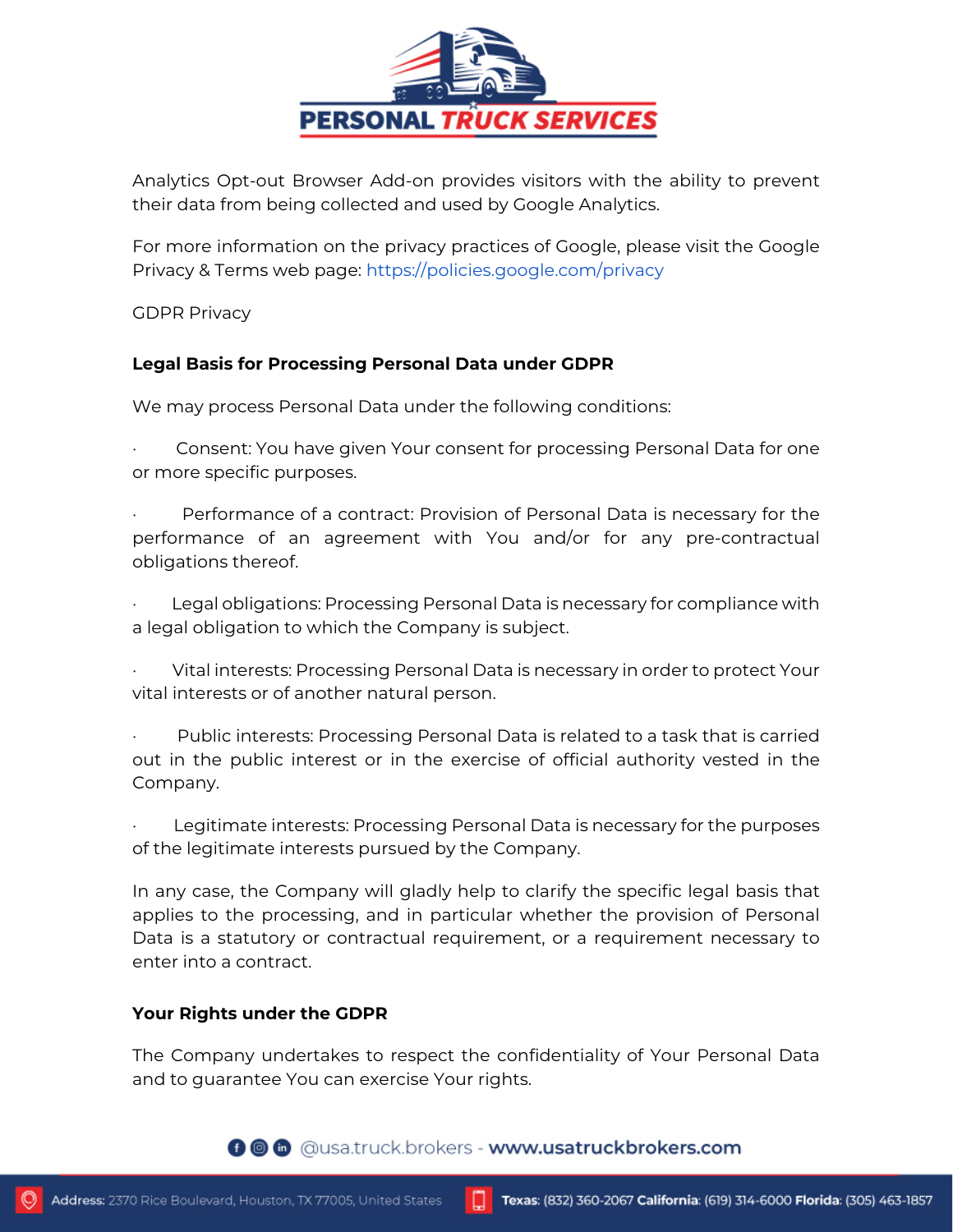

You have the right under this Privacy Policy, and by law if You are within the EU, to:

Request access to Your Personal Data. The right to access, update or delete the information We have on You. Whenever made possible, you can access, update or request deletion of Your Personal Data directly within Your account settings section. If you are unable to perform these actions yourself, please contact Us to assist You. This also enables You to receive a copy of the Personal Data We hold about You.

Request correction of the Personal Data that We hold about You. You have the right to have any incomplete or inaccurate information We hold about You corrected.

· Object to processing of Your Personal Data. This right exists where We are relying on a legitimate interest as the legal basis for Our processing and there is something about Your particular situation, which makes You want to object to our processing of Your Personal Data on this ground. You also have the right to object where We are processing Your Personal Data for direct marketing purposes.

· Request erasure of Your Personal Data. You have the right to ask Us to delete or remove Personal Data when there is no good reason for Us to continue processing it.

Request the transfer of Your Personal Data. We will provide to You, or to a third-party You have chosen, Your Personal Data in a structured, commonly used, machine-readable format. Please note that this right only applies to automated information which You initially provided consent for Us to use or where We used the information to perform a contract with You.

Withdraw Your consent. You have the right to withdraw Your consent on using your Personal Data. If You withdraw Your consent, We may not be able to provide You with access to certain specific functionalities of the Service.

## **Exercising of Your GDPR Data Protection Rights**

You may exercise Your rights of access, rectification, cancellation and opposition by contacting Us. Please note that we may ask You to verify Your identity before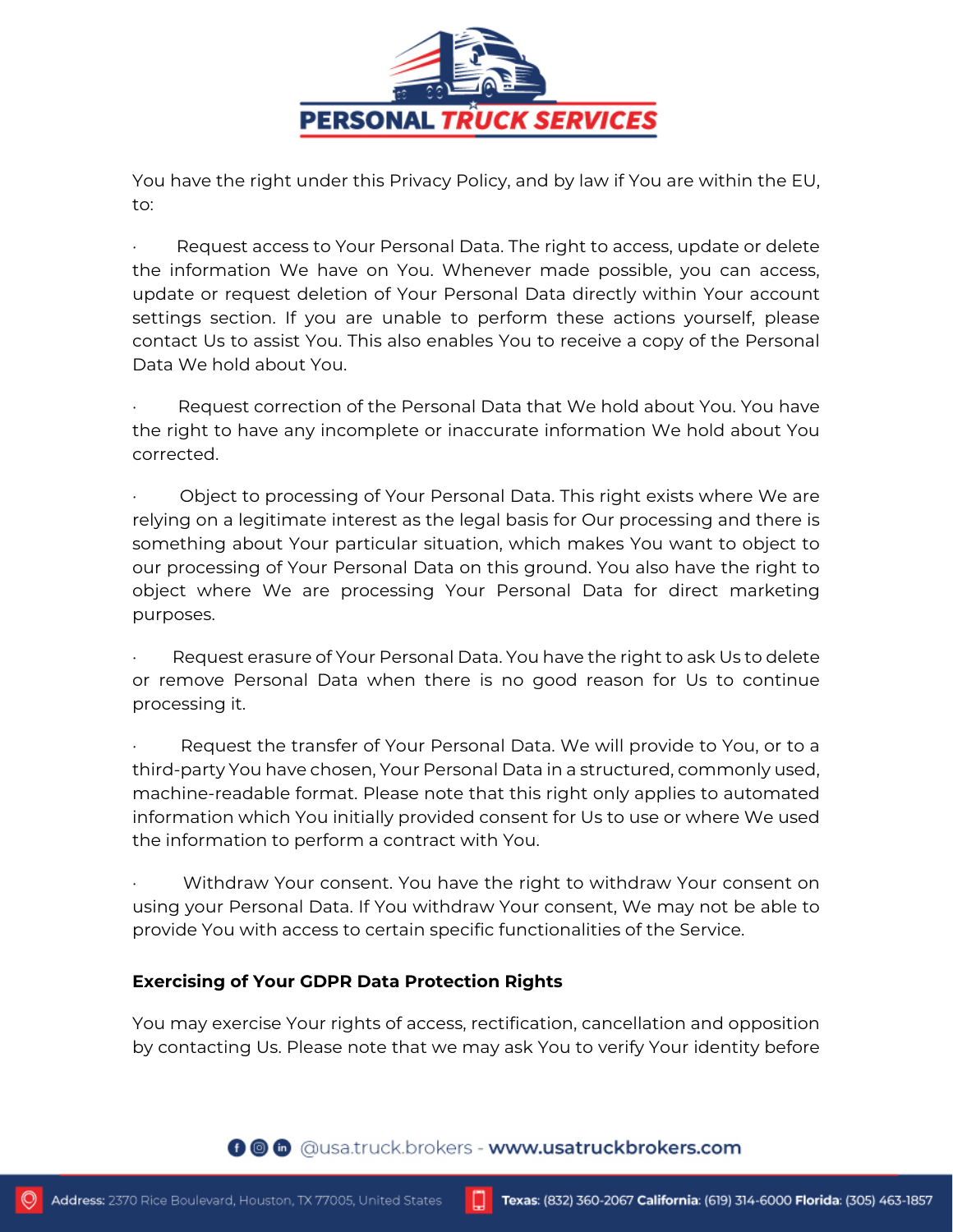

responding to such requests. If You make a request, We will try our best to respond to You as soon as possible.

You have the right to complain to a Data Protection Authority about Our collection and use of Your Personal Data. For more information, if You are in the European Economic Area (EEA), please contact Your local data protection authority in the EEA.

Facebook Fan Page

## **Data Controller for the Facebook Fan Page**

The Company is the Data Controller of Your Personal Data collected while using the Service. As operator of the Facebook Fan Pag[e](https://www.facebook.com/Personal-Truck-Services-104098388690837/?ref=pages_you_manage) [https://www.facebook.com/USASpecialtyInsurance/?ref=py\\_c](https://www.facebook.com/USASpecialtyInsurance/?ref=py_c) the Company and the operator of the social network Facebook are Joint Controllers.

The Company has entered into agreements with Facebook that define the terms for use of the Facebook Fan Page, among other things. These terms are mostly based on the Facebook Terms of Service: <https://www.facebook.com/terms.php>

Visit the Facebook Privacy Policy <https://www.facebook.com/policy.php> for more information about how Facebook manages Personal data or contact Facebook online, or by mail: Facebook, Inc. ATTN, Privacy Operations, 1601 Willow Road, Menlo Park, CA 94025, United States.

#### **Facebook Insights**

We use the Facebook Insights function in connection with the operation of the Facebook Fan Page and on the basis of the GDPR, in order to obtain anonymized statistical data about Our users.

For this purpose, Facebook places a Cookie on the device of the user visiting Our Facebook Fan Page. Each Cookie contains a unique identifier code and remains active for a period of two years, except when it is deleted before the end of this period.

Facebook receives, records and processes the information stored in the Cookie, especially when the user visits the Facebook services, services that are provided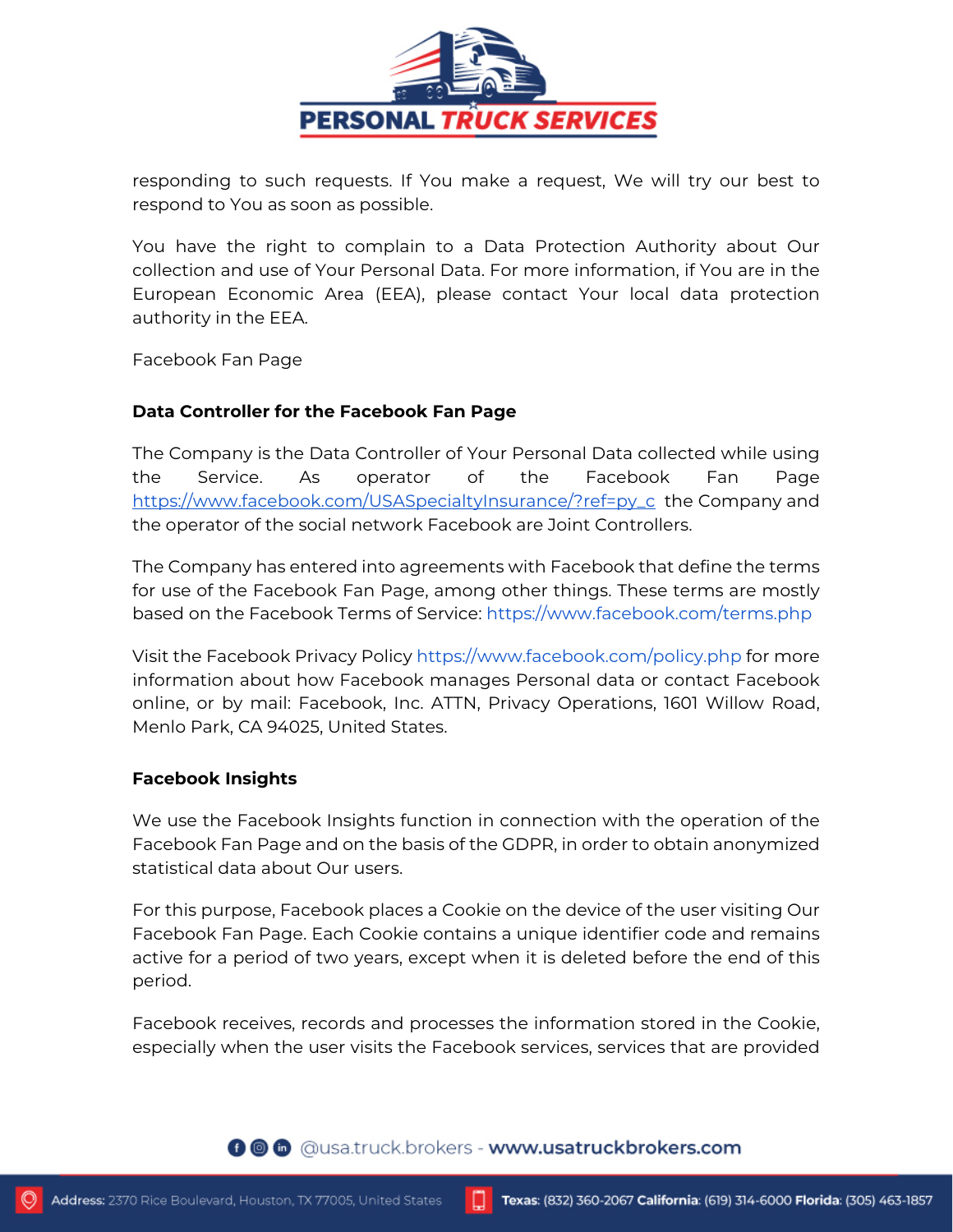

by other members of the Facebook Fan Page and services by other companies that use Facebook services.

For more information on the privacy practices of Facebook, please visit Facebook Privacy Policy here: <https://www.facebook.com/privacy/explanation>

## CCPA Privacy

This privacy notice section for California residents supplements the information contained in Our Privacy Policy and it applies solely to all visitors, users, and others who reside in the State of California.

## **Categories of Personal Information Collected**

We collect information that identifies, relates to, describes, references, is capable of being associated with, or could reasonably be linked, directly or indirectly, with a particular Consumer or Device. The following is a list of categories of personal information which we may collect or may have been collected from California residents within the last twelve (12) months.

Please note that the categories and examples provided in the list below are those defined in the CCPA. This does not mean that all examples of that category of personal information were in fact collected by Us, but reflects our good faith belief to the best of our knowledge that some of that information from the applicable category may be and may have been collected. For example, certain categories of personal information would only be collected if You provided such personal information directly to Us.

## **Category A: Identifiers.**

Examples: A real name, alias, postal address, unique personal identifier, online identifier, Internet Protocol address, email address, account name, driver's license number, passport number, or other similar identifiers.

Collected: Yes.

# **Category B: Personal information categories listed in the California Customer Records statute (Cal. Civ. Code § 1798.80(e)).**

Examples: A name, signature, Social Security number, physical characteristics or description, address, telephone number, passport number, driver's license or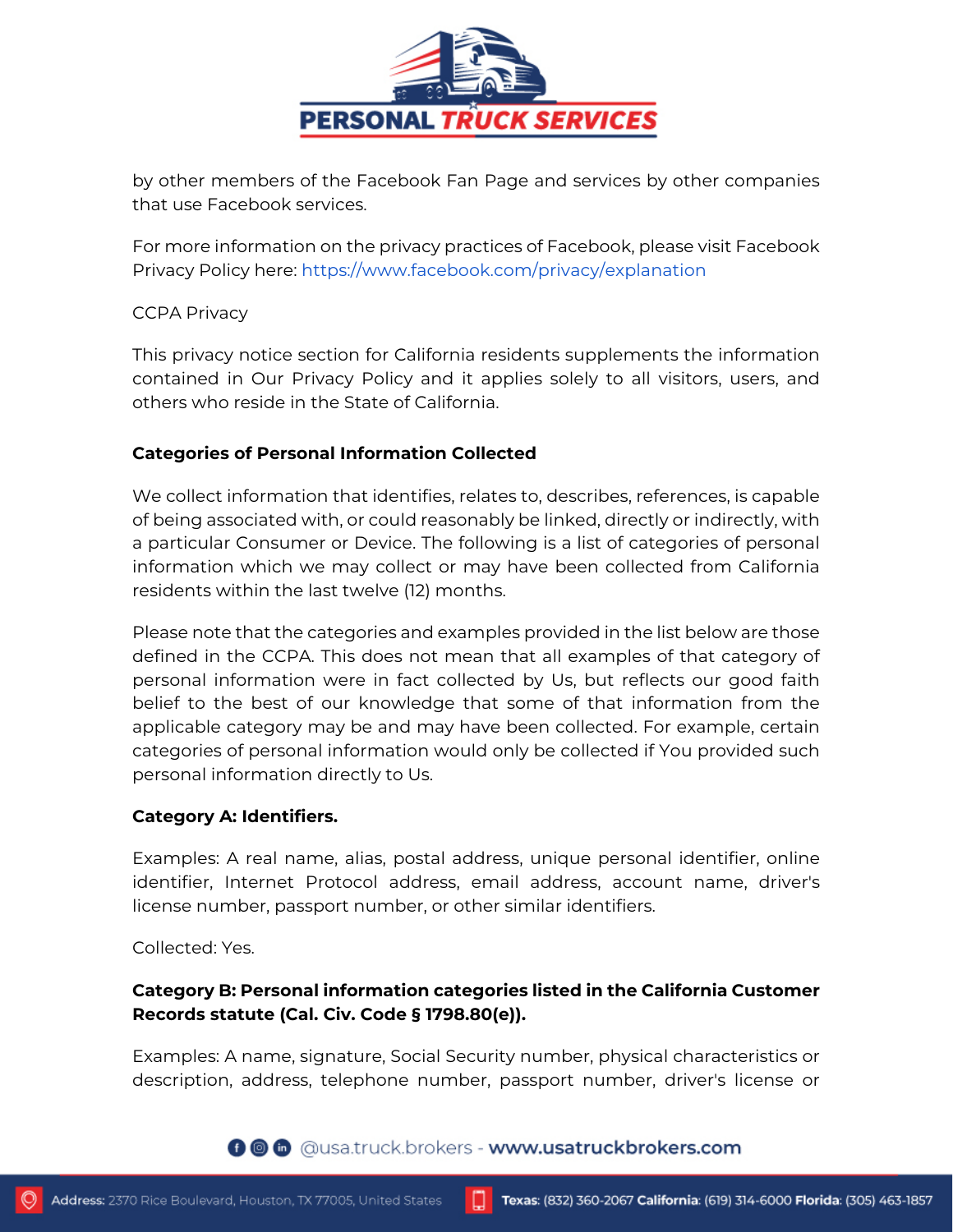

state identification card number, insurance policy number, education, employment, employment history, bank account number, credit card number, debit card number, or any other financial information, medical information, or health insurance information. Some personal information included in this category may overlap with other categories.

Collected: Yes.

# **Category C: Protected classification characteristics under California or federal law.**

Examples: Age (40 years or older), race, color, ancestry, national origin, citizenship, religion or creed, marital status, medical condition, physical or mental disability, sex (including gender, gender identity, gender expression, pregnancy or childbirth and related medical conditions), sexual orientation, veteran or military status, genetic information (including familial genetic information).

Collected: No.

## **Category D: Commercial information.**

Examples: Records and history of products or services purchased or considered.

Collected: Yes.

## **Category E: Biometric information.**

Examples: Genetic, physiological, behavioral, and biological characteristics, or activity patterns used to extract a template or other identifier or identifying information, such as, fingerprints, faceprints, and voiceprints, iris or retina scans, keystroke, gait, or other physical patterns, and sleep, health, or exercise data.

Collected: No.

## **Category F: Internet or other similar network activity.**

Examples: Interaction with our Service or advertisement.

Collected: Yes.

## **Category G: Geolocation data.**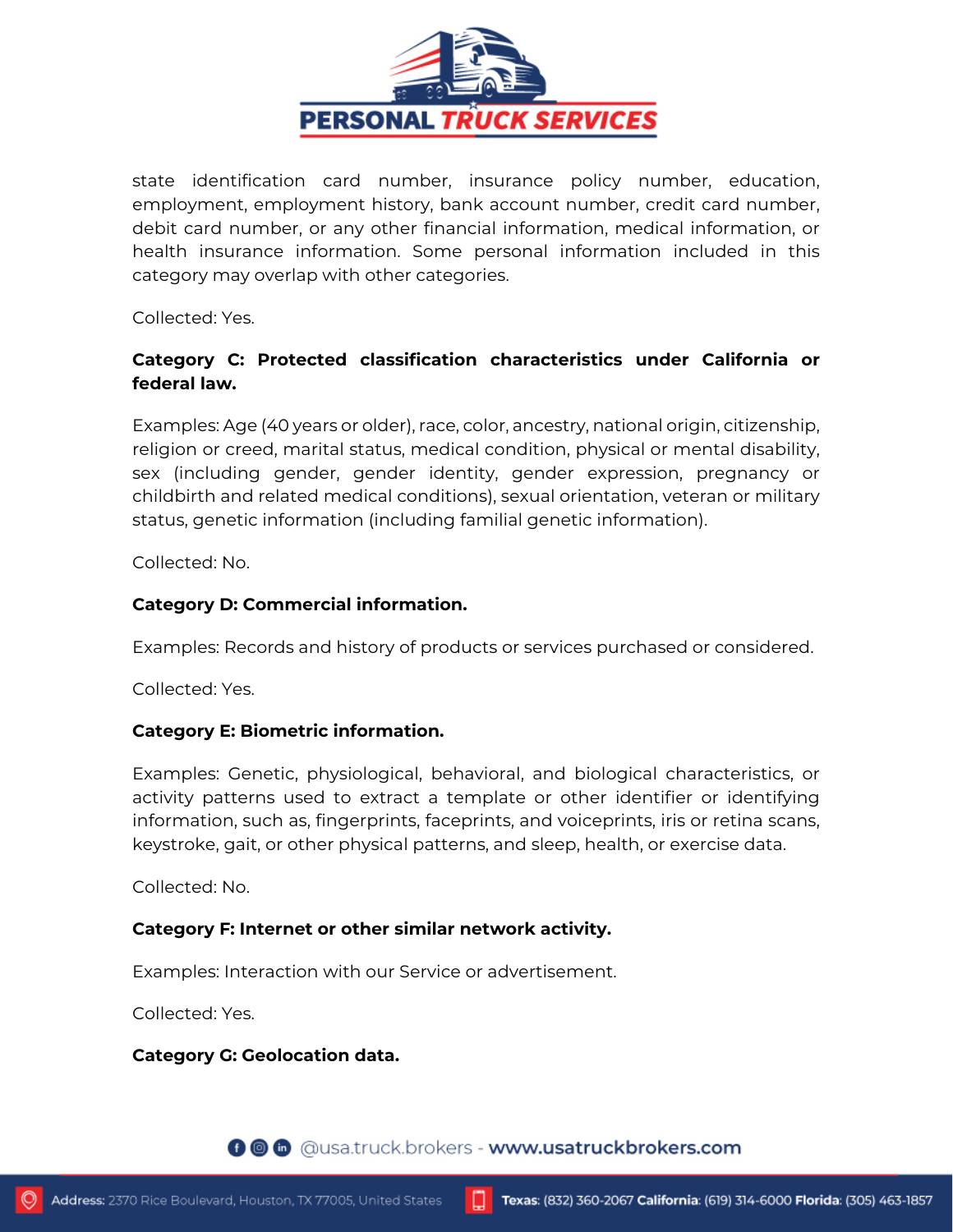

Examples: Approximate physical location.

Collected: No.

### **Category H: Sensory data.**

Examples: Audio, electronic, visual, thermal, olfactory, or similar information.

Collected: No.

## **Category I: Professional or employment-related information.**

Examples: Current or past job history or performance evaluations.

Collected: No.

# **Category J: Non-public education information (per the Family Educational Rights and Privacy Act (20 U.S.C. Section 1232g, 34 C.F.R. Part 99)).**

Examples: Education records directly related to a student maintained by an educational institution or party acting on its behalf, such as grades, transcripts, class lists, student schedules, student identification codes, student financial information, or student disciplinary records.

Collected: No.

## **Category K: Inferences drawn from other personal information.**

Examples: Profile reflecting a person's preferences, characteristics, psychological trends, predispositions, behavior, attitudes, intelligence, abilities, and aptitudes.

Collected: No.

Under CCPA, personal information does not include:

- Publicly available information from government records
- Deidentified or aggregated consumer information
- Information excluded from the CCPA's scope, such as: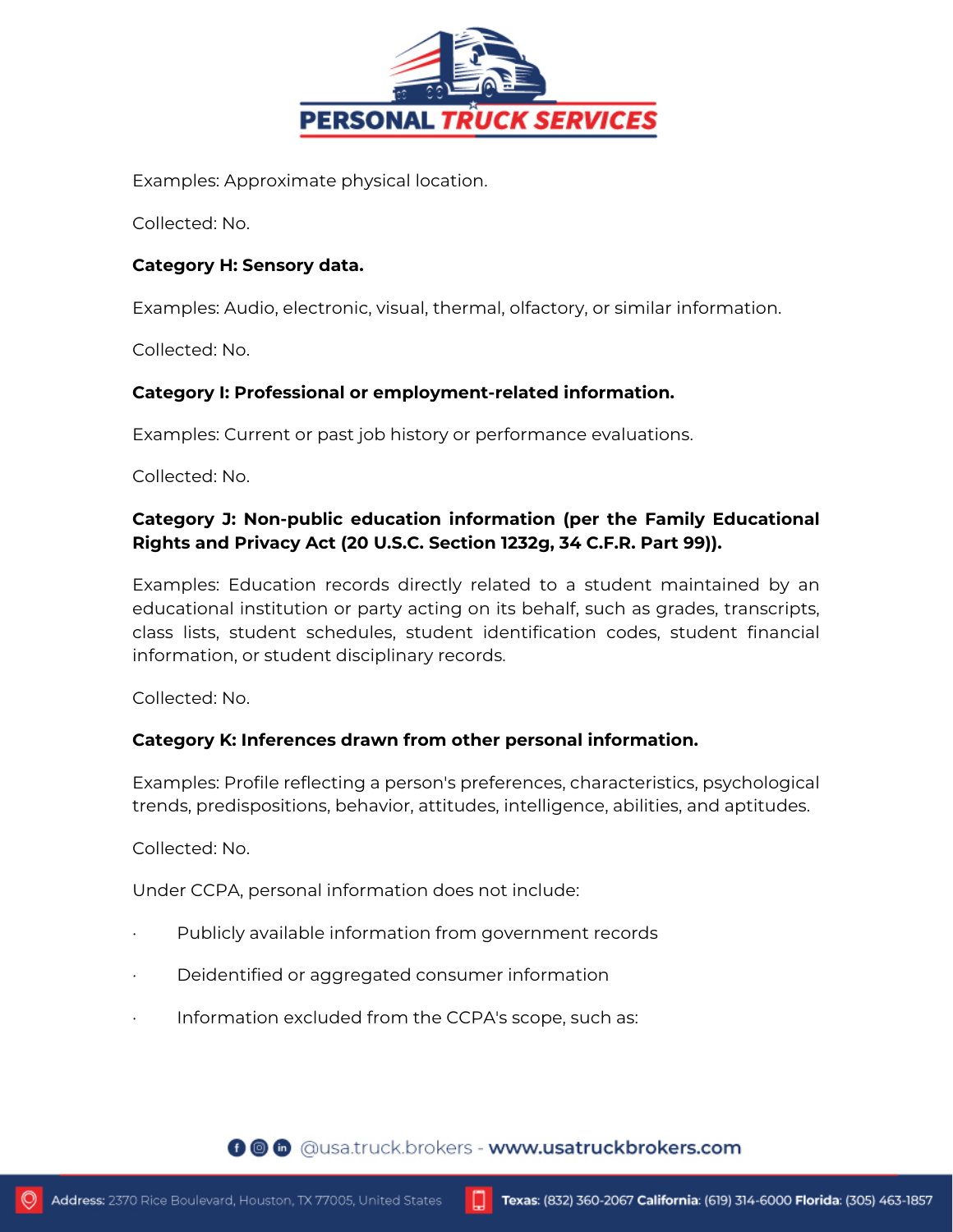

Health or medical information covered by the Health Insurance Portability and Accountability Act of 1996 (HIPAA) and the California Confidentiality of Medical Information Act (CMIA) or clinical trial data

Personal Information covered by certain sector-specific privacy laws, including the Fair Credit Reporting Act (FRCA), the Gramm-Leach-Bliley Act (GLBA) or California Financial Information Privacy Act (FIPA), and the Driver's Privacy Protection Act of 1994

### **Sources of Personal Information**

We obtain the categories of personal information listed above from the following categories of sources:

· Directly from You. For example, from the forms You complete on our Service, preferences You express or provide through our Service, or from Your purchases on our Service.

Indirectly from You. For example, from observing Your activity on our Service.

Automatically from You. For example, through cookies We or our Service Providers set on Your Device as You navigate through our Service.

From Service Providers. For example, third-party vendors to monitor and analyze the use of our Service, third-party vendors to provide advertising on our Service, third-party vendors to deliver targeted advertising to You, third-party vendors for payment processing, or other third-party vendors that We use to provide the Service to You.

#### **Use of Personal Information for Business Purposes or Commercial Purposes**

We may use or disclose personal information We collect for "business purposes" or "commercial purposes" (as defined under the CCPA), which may include the following examples:

To operate our Service and provide You with our Service.

To provide You with support and to respond to Your inquiries, including to investigate and address Your concerns and monitor and improve our Service.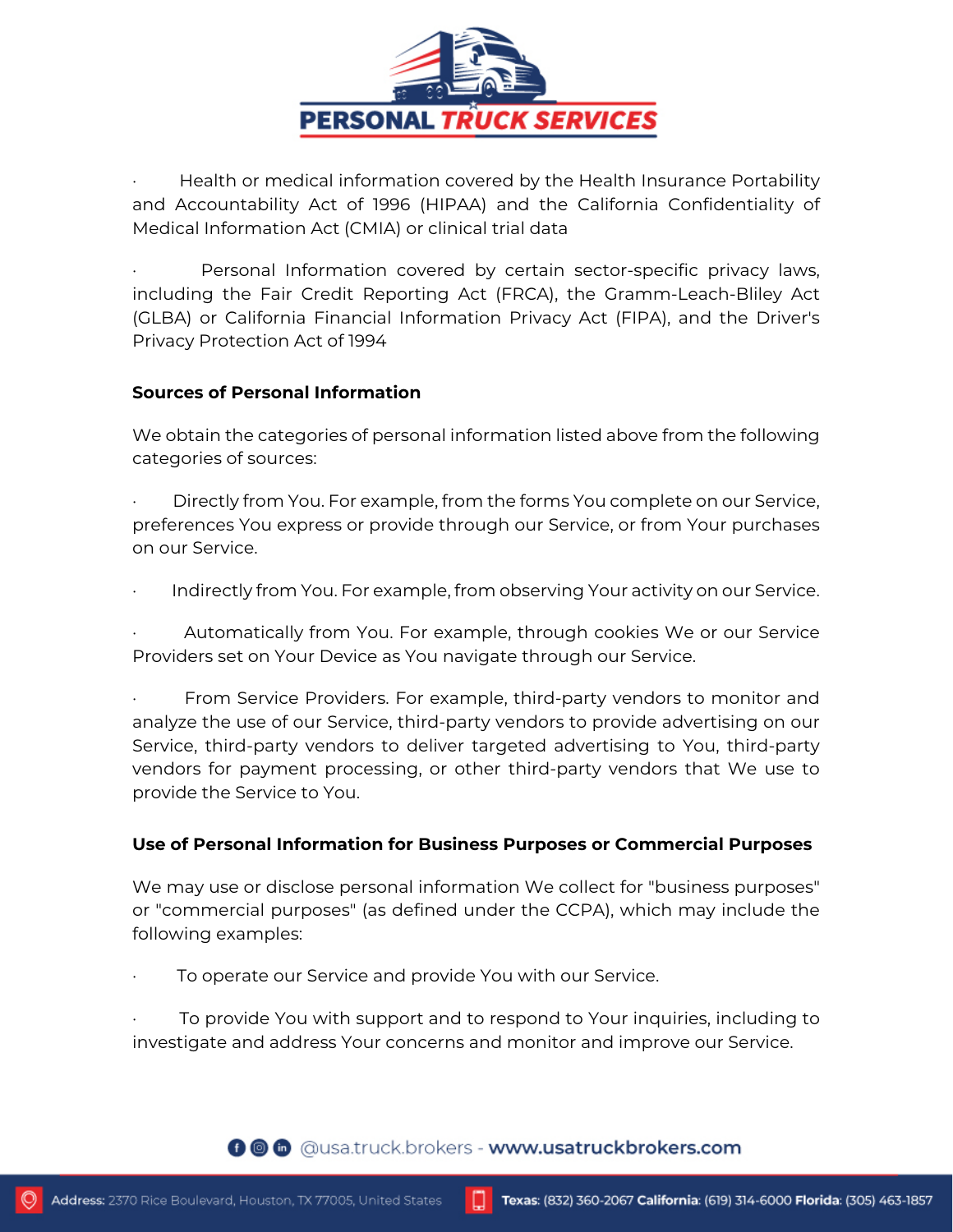

To fulfill or meet the reason You provided the information. For example, if You share Your contact information to ask a question about our Service, We will use that personal information to respond to Your inquiry. If You provide Your personal information to purchase a product or service, We will use that information to process Your payment and facilitate delivery.

· To respond to law enforcement requests and as required by applicable law, court order, or governmental regulations.

As described to You when collecting Your personal information or as otherwise set forth in the CCPA.

For internal administrative and auditing purposes.

To detect security incidents and protect against malicious, deceptive, fraudulent or illegal activity, including, when necessary, to prosecute those responsible for such activities.

Please note that the examples provided above are illustrative and not intended to be exhaustive. For more details on how we use this information, please refer to the "Use of Your Personal Data" section.

If We decide to collect additional categories of personal information or use the personal information We collected for materially different, unrelated, or incompatible purposes We will update this Privacy Policy.

# **Disclosure of Personal Information for Business Purposes or Commercial Purposes**

We may use or disclose and may have used or disclosed in the last twelve (12) months the following categories of personal information for business or commercial purposes:

Category A: Identifiers

Category B: Personal information categories listed in the California Customer Records statute (Cal. Civ. Code § 1798.80(e))

- Category D: Commercial information
- Category F: Internet or other similar network activity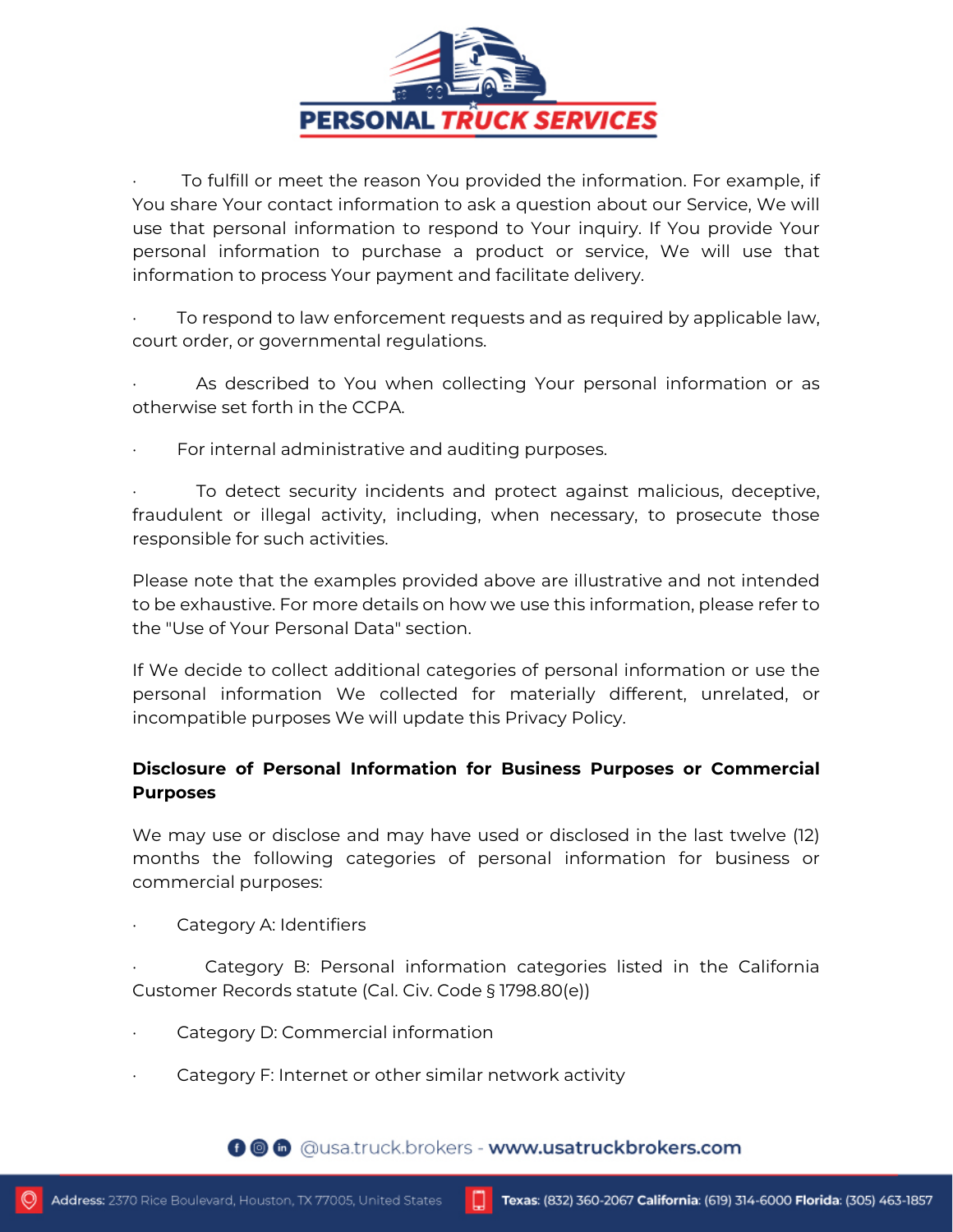

Please note that the categories listed above are those defined in the CCPA. This does not mean that all examples of that category of personal information were in fact disclosed, but reflects our good faith belief to the best of our knowledge that some of that information from the applicable category may be and may have been disclosed.

When We disclose personal information for a business purpose or a commercial purpose, We enter a contract that describes the purpose and requires the recipient to both keep that personal information confidential and not use it for any purpose except performing the contract.

## **Sale of Personal Information**

As defined in the CCPA, "sell" and "sale" mean selling, renting, releasing, disclosing, disseminating, making available, transferring, or otherwise communicating orally, in writing, or by electronic or other means, a consumer's personal information by the business to a third party for valuable consideration. This means that We may have received some kind of benefit in return for sharing personal information, but not necessarily a monetary benefit.

Please note that the categories listed below are those defined in the CCPA. This does not mean that all examples of that category of personal information were in fact sold, but reflects our good faith belief to the best of our knowledge that some of that information from the applicable category may be and may have been shared for value in return.

We may sell and may have sold in the last twelve (12) months the following categories of personal information:

- Category A: Identifiers
- Category B: Personal information categories listed in the California Customer Records statute (Cal. Civ. Code § 1798.80(e))
- Category D: Commercial information
- Category F: Internet or other similar network activity

## **Share of Personal Information**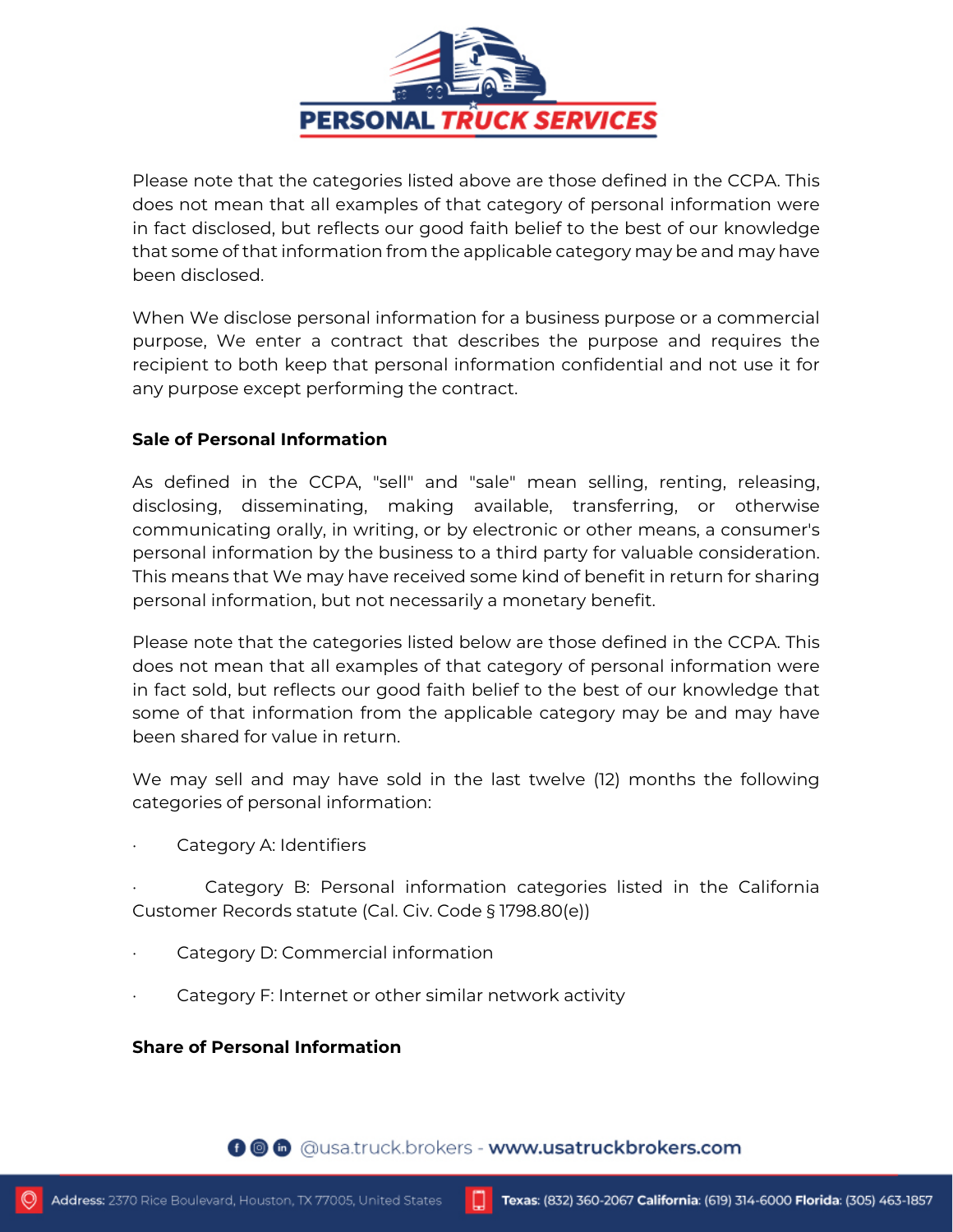

We may share Your personal information identified in the above categories with the following categories of third parties:

- Service Providers
- Payment processors
- · Our affiliates
- · Our business partners

Third party vendors to whom You or Your agents authorize Us to disclose Your personal information in connection with products or services We provide to You

### **Sale of Personal Information of Minors Under 16 Years of Age**

We do not knowingly collect personal information from minors under the age of 16 through our Service, although certain third party websites that we link to may do so. These third-party websites have their own terms of use and privacy policies and we encourage parents and legal guardians to monitor their children's Internet usage and instruct their children to never provide information on other websites without their permission.

We do not sell the personal information of Consumers We actually know are less than 16 years of age, unless We receive affirmative authorization (the "right to optin") from either the Consumer who is between 13 and 16 years of age, or the parent or guardian of a Consumer less than 13 years of age. Consumers who opt-in to the sale of personal information may opt-out of future sales at any time. To exercise the right to opt-out, You (or Your authorized representative) may submit a request to Us by contacting Us.

If You have reason to believe that a child under the age of 13 (or 16) has provided Us with personal information, please contact Us with sufficient detail to enable Us to delete that information.

#### **Your Rights under the CCPA**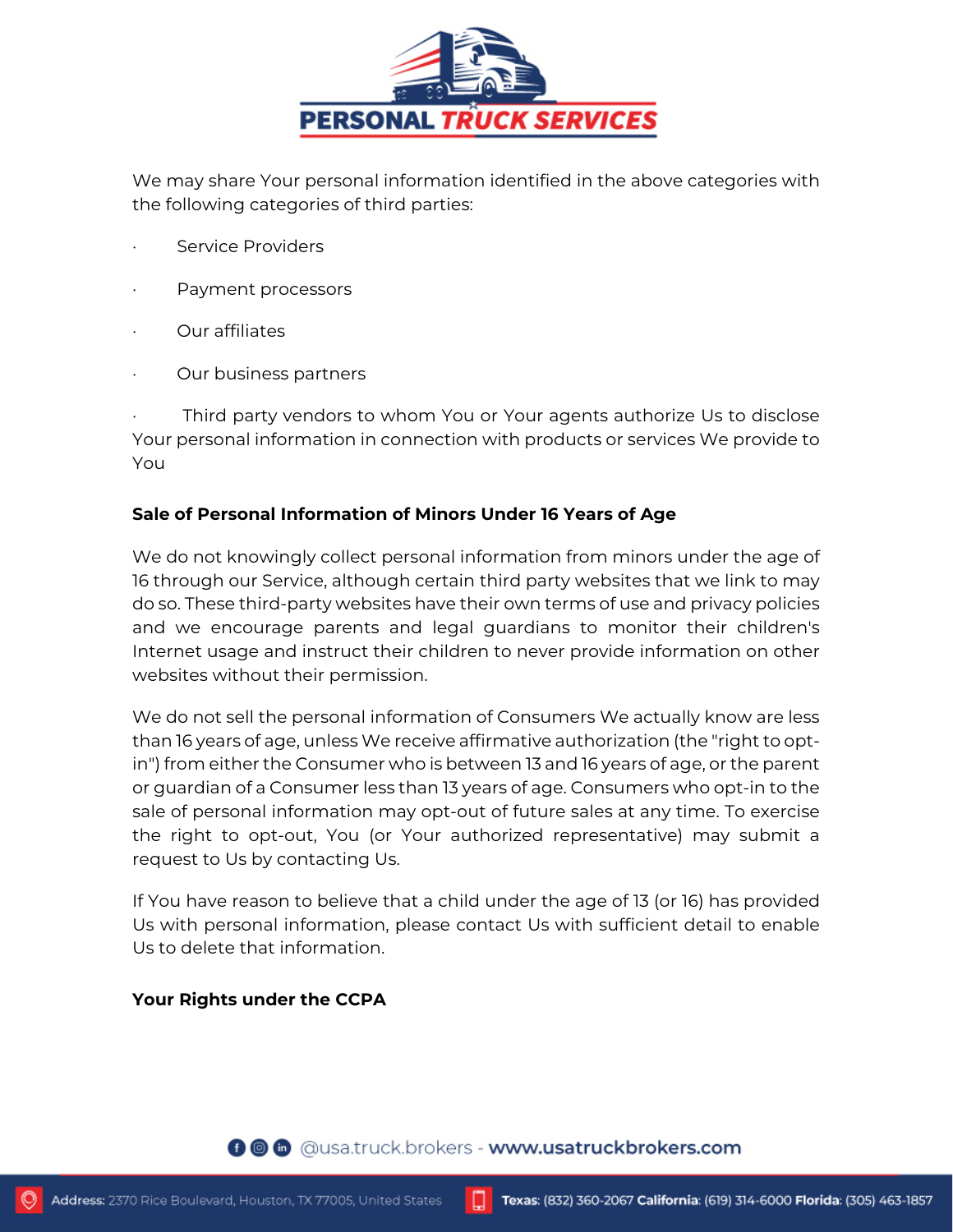

The CCPA provides California residents with specific rights regarding their personal information. If You are a resident of California, You have the following rights:

**The right to notice.** You have the right to be notified which categories of Personal Data are being collected and the purposes for which the Personal Data is being used.

**The right to request.** Under CCPA, You have the right to request that We disclose information to You about Our collection, use, sale, disclosure for business purposes and share of personal information. Once We receive and confirm Your request, We will disclose to You:

- The categories of personal information We collected about You
- The categories of sources for the personal information We collected about You

Our business or commercial purpose for collecting or selling that personal information

The categories of third parties with whom We share that personal information

- The specific pieces of personal information We collected about You
- If we sold Your personal information or disclosed Your personal information for a business purpose, We will disclose to You:
- The categories of personal information categories sold
- The categories of personal information categories disclosed

**The right to say no to the sale of Personal Data (opt-out).** You have the right to direct Us to not sell Your personal information. To submit an opt-out request please contact Us.

**The right to delete Personal Data.** You have the right to request the deletion of Your Personal Data, subject to certain exceptions. Once We receive and confirm Your request, We will delete (and direct Our Service Providers to delete) Your personal information from our records, unless an exception applies.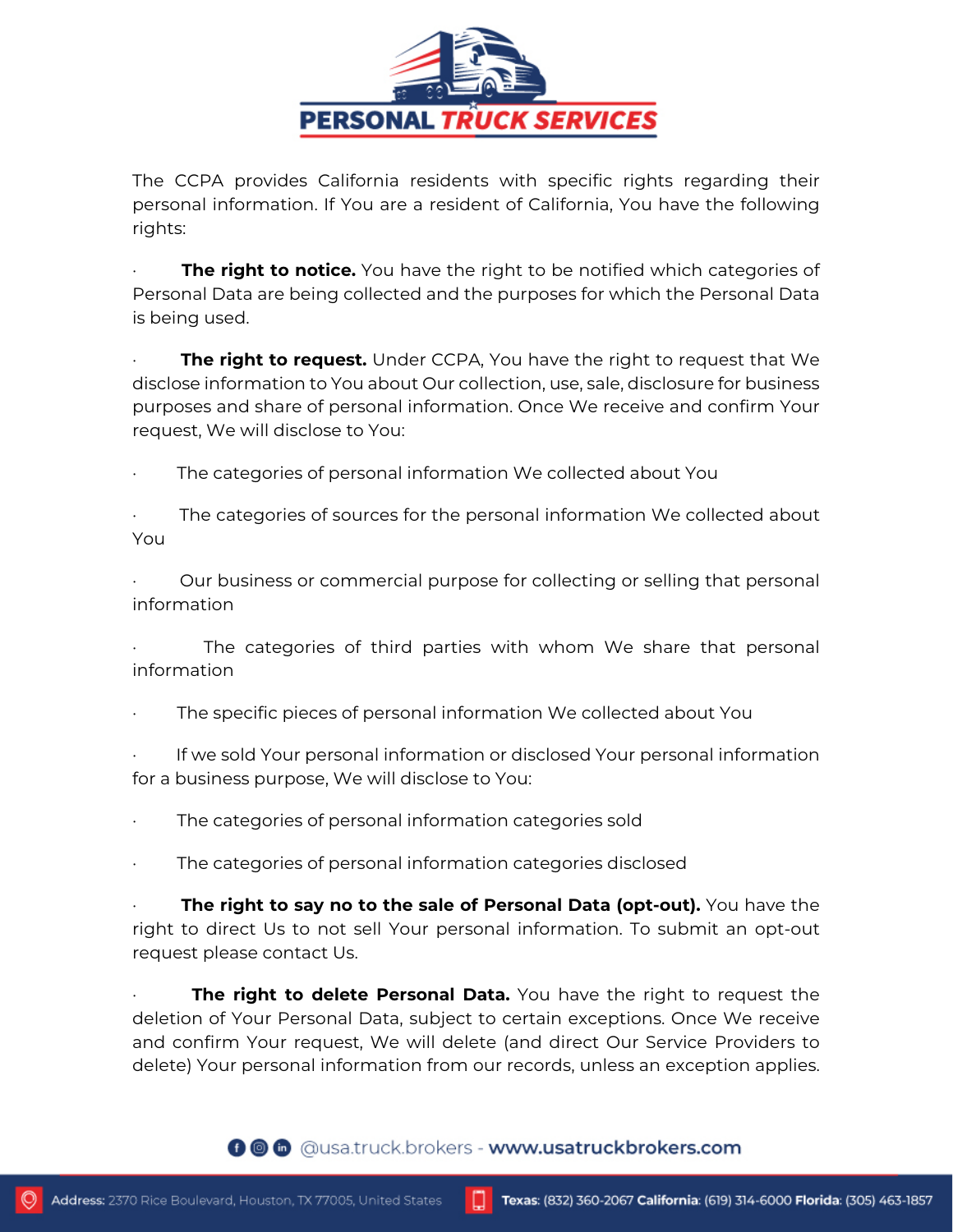

We may deny Your deletion request if retaining the information is necessary for Us or Our Service Providers to:

Complete the transaction for which We collected the personal information, provide a good or service that You requested, take actions reasonably anticipated within the context of our ongoing business relationship with You, or otherwise perform our contract with You.

Detect security incidents, protect against malicious, deceptive, fraudulent, or illegal activity, or prosecute those responsible for such activities.

Debug products to identify and repair errors that impair existing intended functionality.

Exercise free speech, ensure the right of another consumer to exercise their free speech rights, or exercise another right provided for by law.

Comply with the California Electronic Communications Privacy Act (Cal. Penal Code § 1546 et. seq.).

· Engage in public or peer-reviewed scientific, historical, or statistical research in the public interest that adheres to all other applicable ethics and privacy laws, when the information's deletion may likely render impossible or seriously impair the research's achievement, if You previously provided informed consent.

Enable solely internal uses that are reasonably aligned with consumer expectations based on Your relationship with Us.

Comply with a legal obligation.

Make other internal and lawful uses of that information that are compatible with the context in which You provided it.

**The right not to be discriminated against.** You have the right not to be discriminated against for exercising any of Your consumer's rights, including by:

- Denying goods or services to You
- Charging different prices or rates for goods or services, including the use of discounts or other benefits or imposing penalties
- Providing a different level or quality of goods or services to You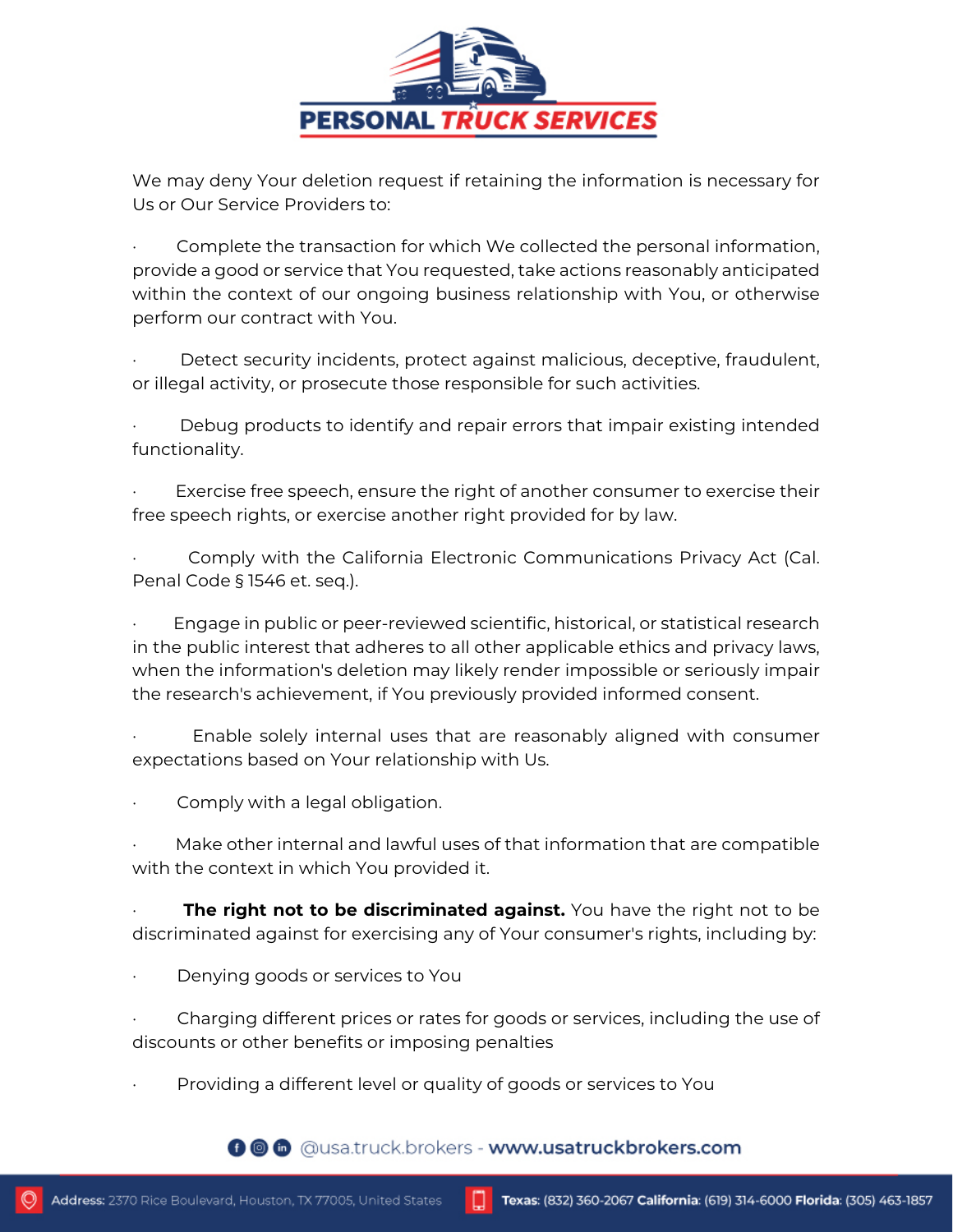

· Suggesting that You will receive a different price or rate for goods or services or a different level or quality of goods or services

## **Exercising Your CCPA Data Protection Rights**

In order to exercise any of Your rights under the CCPA, and if You are a California resident, You can contact Us:

By email: info@personaltruckservices.com

Only You, or a person registered with the California Secretary of State that You authorize to act on Your behalf, may make a verifiable request related to Your personal information.

Your request to Us must:

Provide sufficient information that allows Us to reasonably verify You are the person about whom We collected personal information or an authorized representative

Describe Your request with sufficient detail that allows Us to properly understand, evaluate, and respond to it

We cannot respond to Your request or provide You with the required information if we cannot:

- · Verify Your identity or authority to make the request
- · And confirm that the personal information relates to You

We will disclose and deliver the required information free of charge within 45 days of receiving Your verifiable request. The time period to provide the required information may be extended once by an additional 45 days when reasonably necessary and with prior notice.

Any disclosures We provide will only cover the 12-month period preceding the verifiable request's receipt.

For data portability requests, We will select a format to provide Your personal information that is readily usable and should allow You to transmit the information from one entity to another entity without hindrance.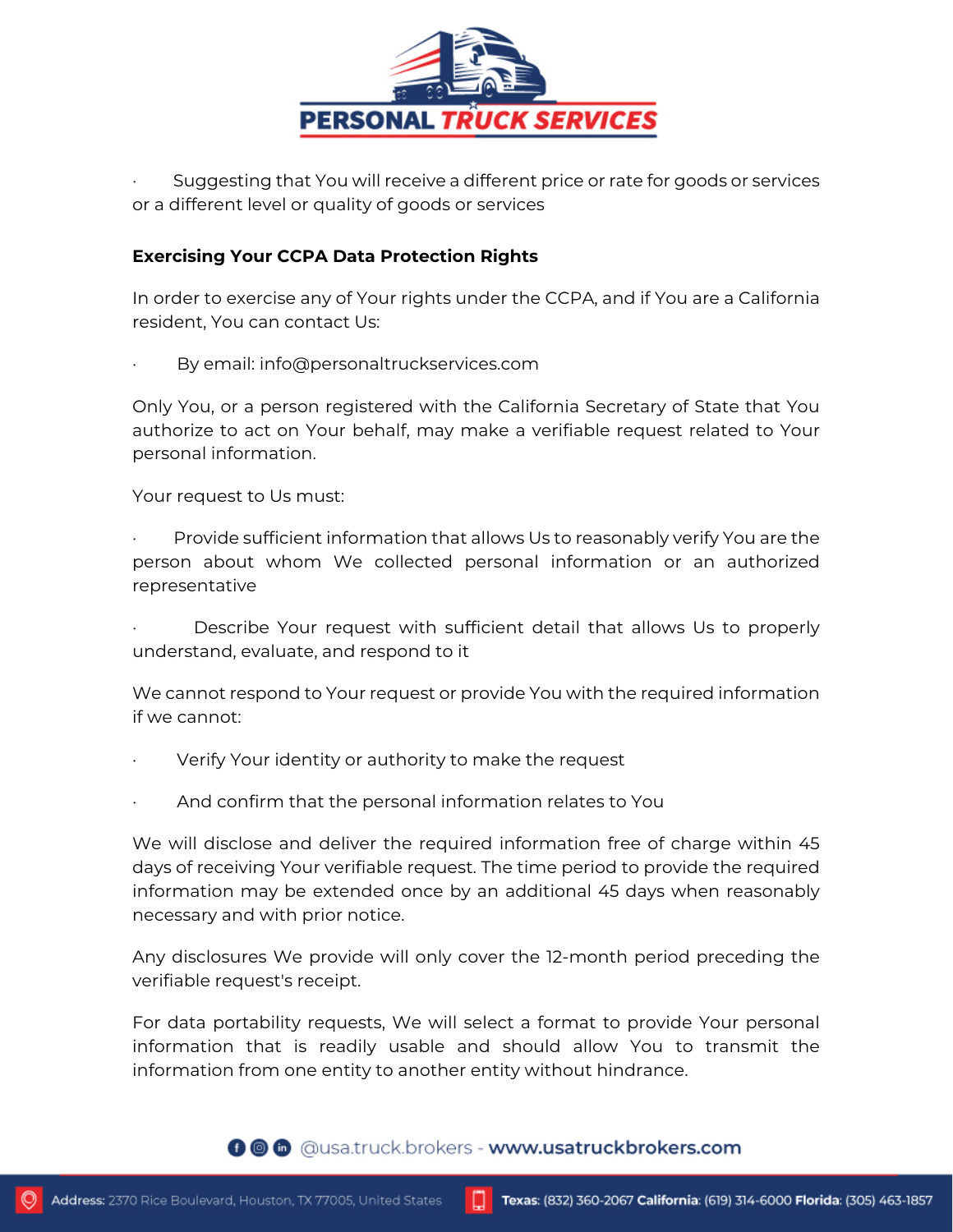

### **Do Not Sell My Personal Information**

You have the right to opt-out of the sale of Your personal information. Once We receive and confirm a verifiable consumer request from You, we will stop selling Your personal information. To exercise Your right to opt-out, please contact Us.

The Service Providers we partner with (for example, our analytics or advertising partners) may use technology on the Service that sells personal information as defined by the CCPA law. If you wish to opt out of the use of Your personal information for interest-based advertising purposes and these potential sales as defined under CCPA law, you may do so by following the instructions below.

Please note that any opt out is specific to the browser You use. You may need to opt out of every browser that You use.

#### **Website**

You can opt out of receiving ads that are personalized as served by our Service Providers by following our instructions presented on the Service:

- · The NAI's opt-out platform: <http://www.networkadvertising.org/choices/>
- The EDAA's opt-out platform <http://www.youronlinechoices.com/>
- The DAA's opt-out platform: <http://optout.aboutads.info/?c=2&lang=EN>

The opt out will place a cookie on Your computer that is unique to the browser You use to opt out. If you change browsers or delete the cookies saved by your browser, You will need to opt out again.

#### **Mobile Devices**

Your mobile device may give You the ability to opt out of the use of information about the apps You use in order to serve You ads that are targeted to Your interests:

· "Opt out of Interest-Based Ads" or "Opt out of Ads Personalization" on Android devices

"Limit Ad Tracking" on iOS devices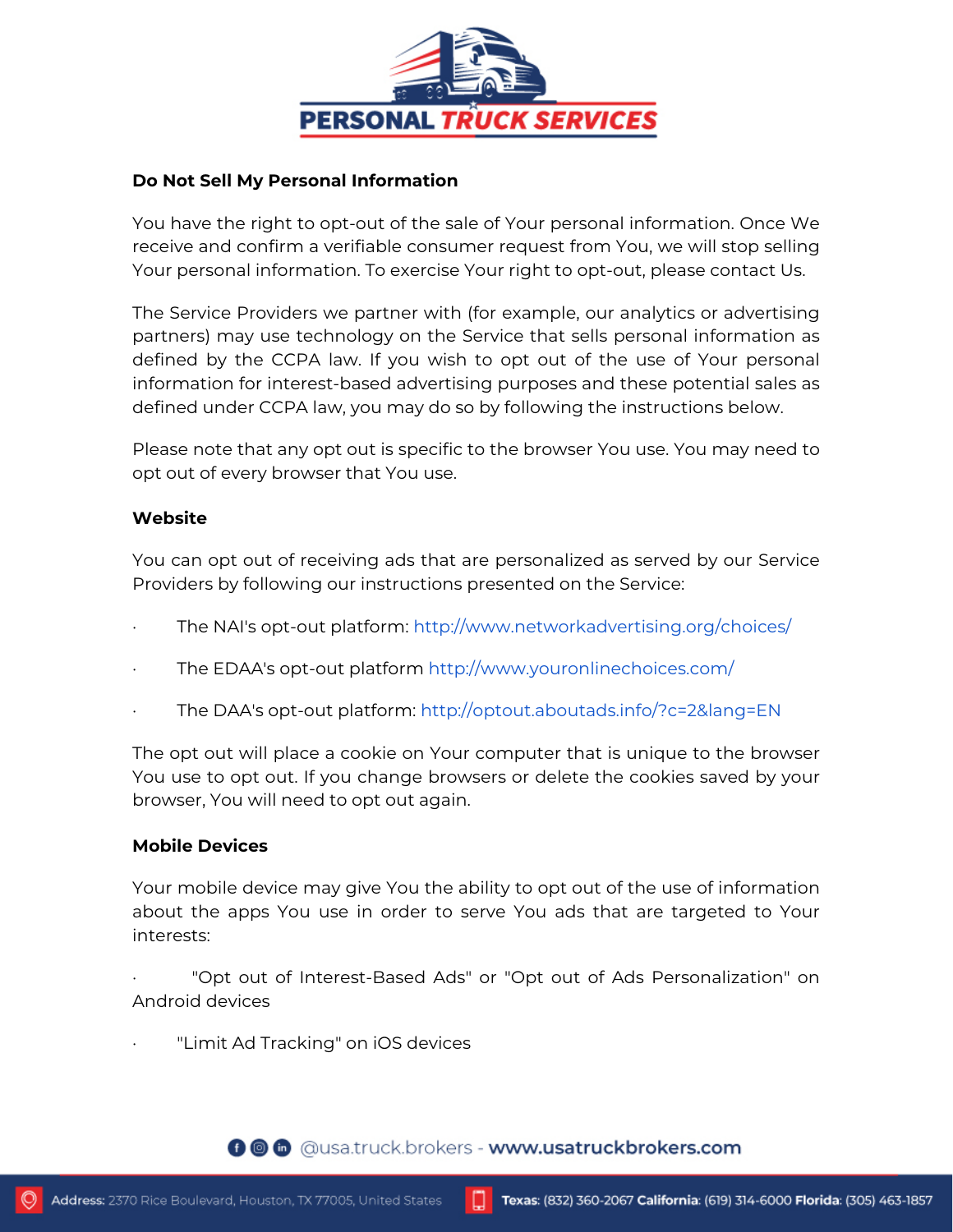

You can also stop the collection of location information from Your mobile device by changing the preferences on Your mobile device.

"Do Not Track" Policy as Required by California Online Privacy Protection Act (CalOPPA)

Our Service does not respond to Do Not Track signals.

However, some third party websites do keep track of Your browsing activities. If You are visiting such websites, You can set Your preferences in Your web browser to inform websites that You do not want to be tracked. You can enable or disable DNT by visiting the preferences or settings page of Your web browser.

Children's Privacy

Our Service does not address anyone under the age of 13. We do not knowingly collect personally identifiable information from anyone under the age of 13. If You are a parent or guardian and You are aware that Your child has provided Us with Personal Data, please contact Us. If We become aware that We have collected Personal Data from anyone under the age of 13 without verification of parental consent, We take steps to remove that information from Our servers.

If We need to rely on consent as a legal basis for processing Your information and Your country requires consent from a parent, We may require Your parent's consent before We collect and use that information.

Your California Privacy Rights (California's Shine the Light law)

Under California Civil Code Section 1798 (California's Shine the Light law), California residents with an established business relationship with us can request information once a year about sharing their Personal Data with third parties for the third parties' direct marketing purposes.

If you'd like to request more information under the California Shine the Light law, and if You are a California resident, You can contact Us using the contact information provided below.

California Privacy Rights for Minor Users (California Business and Professions Code Section 22581)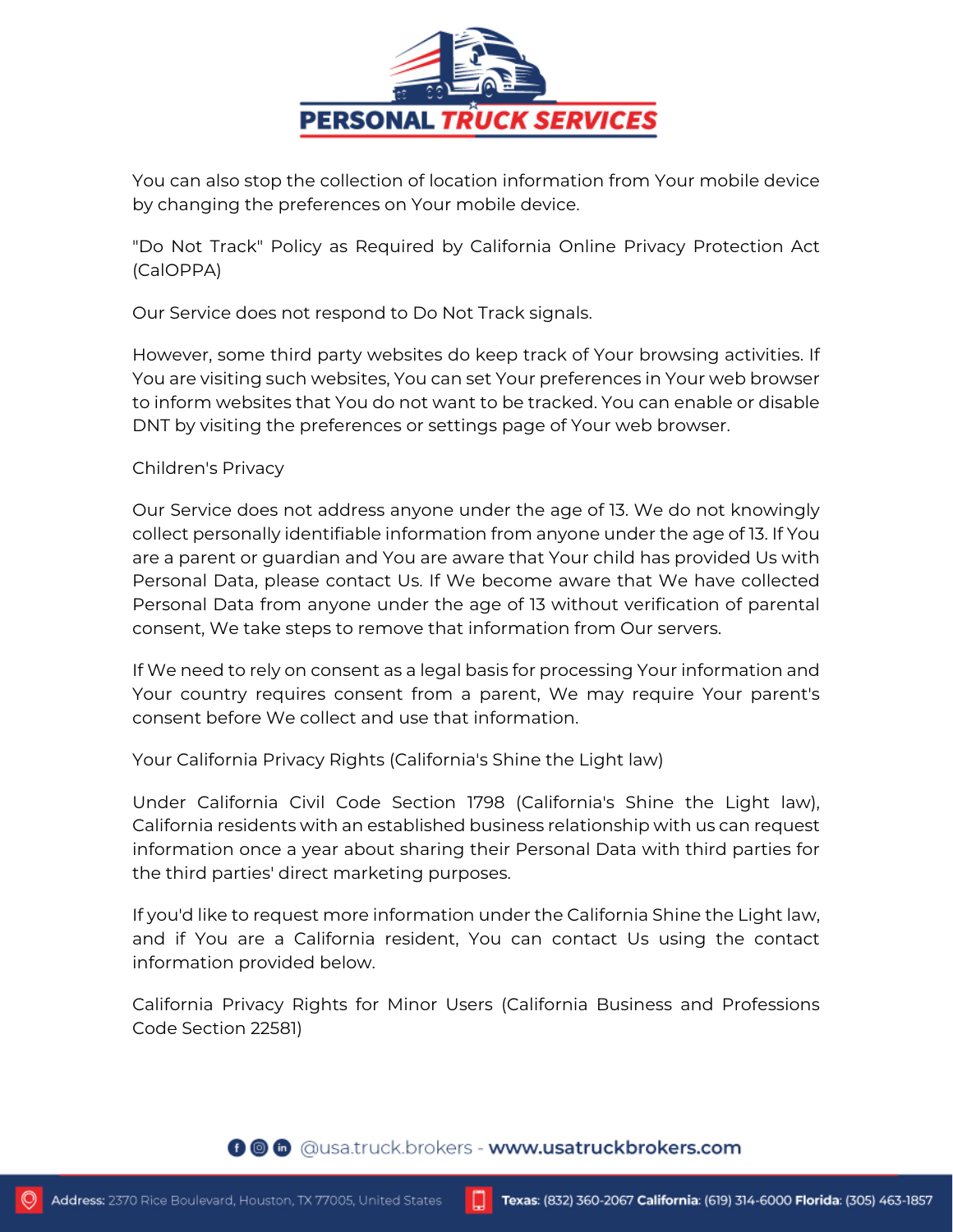

California Business and Professions Code section 22581 allows California residents under the age of 18 who are registered users of online sites, services or applications to request and obtain removal of content or information they have publicly posted.

To request removal of such data, and if You are a California resident, You can contact Us using the contact information provided below, and include the email address associated with Your account.

Be aware that Your request does not guarantee complete or comprehensive removal of content or information posted online and that the law may not permit or require removal in certain circumstances.

### **Links to Other Websites**

Our Service may contain links to other websites that are not operated by Us. If You click on a third party link, You will be directed to that third party's site. We strongly advise You to review the Privacy Policy of every site You visit.

We have no control over and assume no responsibility for the content, privacy policies or practices of any third party sites or services.

## **Copyrights & Trademarks**

All content included in or made available through Personal Truck Services website or social media profiles such as text, graphics, logos, user interfaces, visual interfaces, photographs, icons, images, and software is the property of the Simplex Group and/or its content suppliers and protected by the United States copyright, trademark, trade dress, and patent laws, including, not limited to the design, structure, selection, coordination, expression, "look and feel" and arrangement of Simplex Group's content on our site, portal and applications. Simplex Group hereby reserves all rights related thereto.

Simplex's use of our own graphics, logos, and service names included in or made available through any Simplex service are trademarks of Simplex Group and/or our affiliates. You shall not frame or utilize framing techniques to enclose any trademark, logo or other proprietary information of the Simplex Group or any other matter contained on the website or portal without the prior, written consent of Simplex Group (including, but not limited to, images, text, page layout, and/or form).